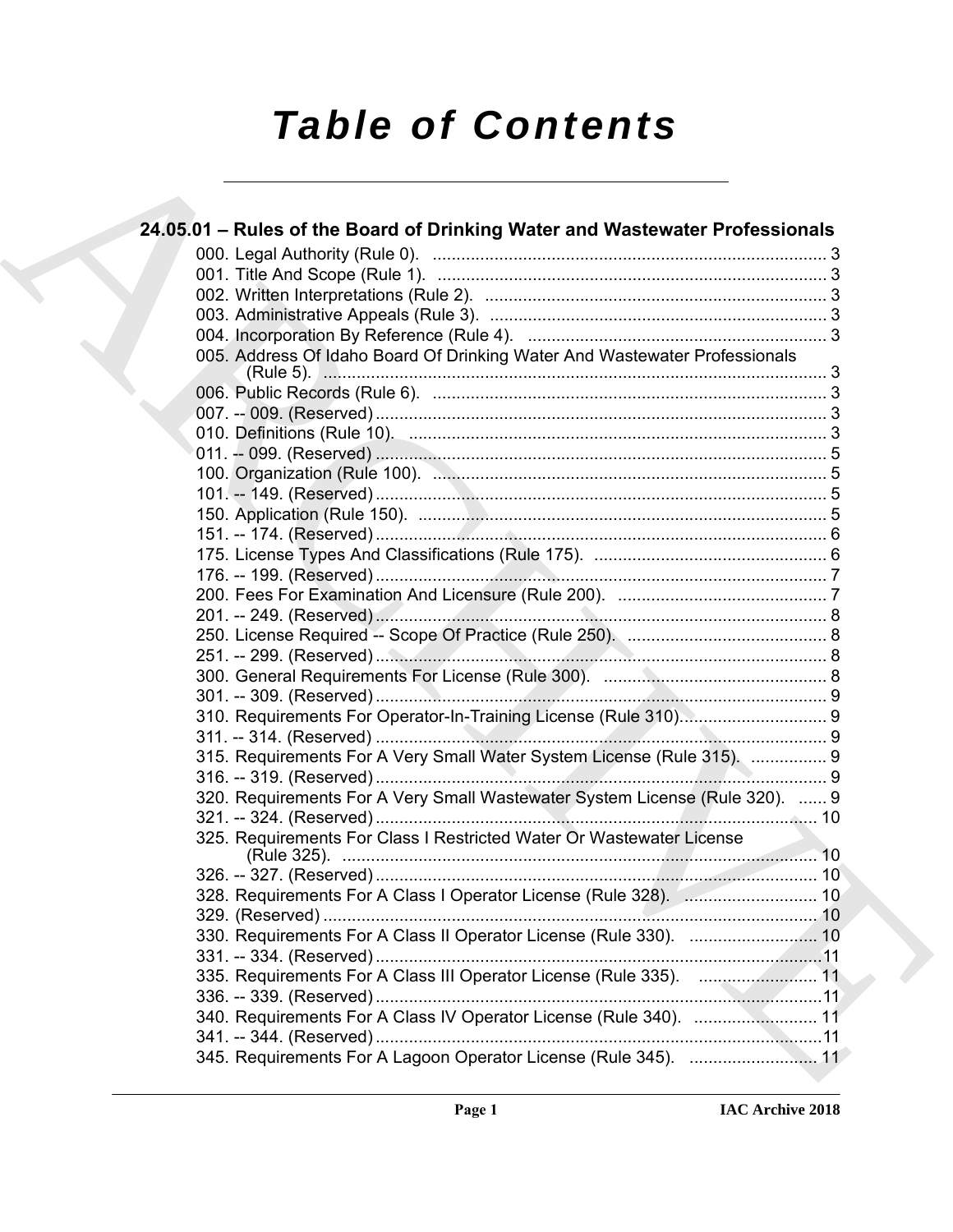### Table of Contents (cont'd)

| 350. Requirements For A Wastewater Land Application License (Rule 350).  11 |  |
|-----------------------------------------------------------------------------|--|
|                                                                             |  |
| 355. Requirements For A Backflow Assembly Tester License (Rule 355).  12    |  |
|                                                                             |  |
| 360. Requirements For Wastewater Laboratory Analyst License (Rule 360).  12 |  |
|                                                                             |  |
|                                                                             |  |
|                                                                             |  |
|                                                                             |  |
|                                                                             |  |
|                                                                             |  |
|                                                                             |  |
|                                                                             |  |
|                                                                             |  |
|                                                                             |  |
|                                                                             |  |
| 650. Backflow Assembly Tester Code Of Ethics And Standards Of Conduct       |  |
|                                                                             |  |
|                                                                             |  |
|                                                                             |  |
|                                                                             |  |
|                                                                             |  |
|                                                                             |  |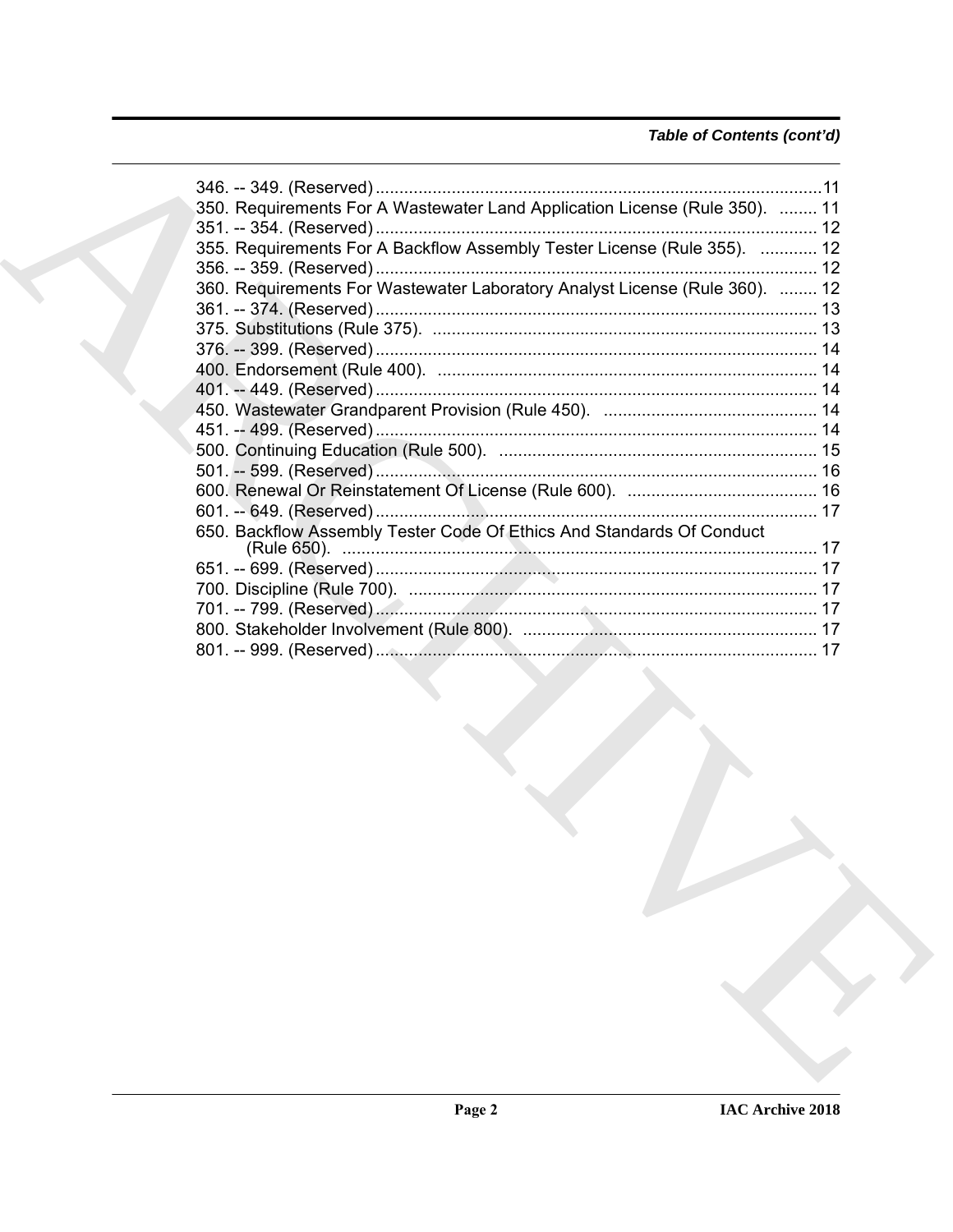#### **IDAPA 24 TITLE 05 CHAPTER 01**

#### <span id="page-2-0"></span>**24.05.01 – RULES OF THE BOARD OF DRINKING WATER AND WASTEWATER PROFESSIONALS**

#### <span id="page-2-19"></span><span id="page-2-1"></span>**000. LEGAL AUTHORITY (RULE 0).**

These rules are hereby prescribed and established pursuant to the authority vested in the Board of Drinking Water and Wastewater Professionals by the provisions of Section 54-2406, Idaho Code. (3-24-05)

#### <span id="page-2-21"></span><span id="page-2-2"></span>**001. TITLE AND SCOPE (RULE 1).**

These rules shall be cited as IDAPA 24.05.01, "Rules of the Board of Drinking Water and Wastewater Professionals."  $(3-24-05)$ 

#### <span id="page-2-22"></span><span id="page-2-3"></span>**002. WRITTEN INTERPRETATIONS (RULE 2).**

The board may have written statements that pertain to the interpretation of the rules of this chapter. Such interpretations, if any, are available for public inspection and copying at cost in the main office of the Bureau of Occupational Licenses. (3-24-05)

#### <span id="page-2-11"></span><span id="page-2-4"></span>**003. ADMINISTRATIVE APPEALS (RULE 3).**

Administrative appeals shall be governed by the Administrative Procedure Act, Title 67, Chapter 52, Idaho Code.  $(3-24-05)$ 

#### <span id="page-2-18"></span><span id="page-2-5"></span>**004. INCORPORATION BY REFERENCE (RULE 4).**

These rules do not incorporate by reference any document other than those sections of Idaho Code so referenced.  $(3-24-05)$ 

#### <span id="page-2-10"></span><span id="page-2-6"></span>**005. ADDRESS OF IDAHO BOARD OF DRINKING WATER AND WASTEWATER PROFESSIONALS (RULE 5).**

**CHAPTER OF**<br>
24.05.01 – RULES OF THE BOARD OF DRIVINING WATER AND WASTEWATER PROFESSIONALS<br>
We can be entropy that the state of the state of the state of Driving Water and<br>
We can be entropy that the state of the state o The office of the Board of Drinking Water and Wastewater Professionals is located within the Bureau of Occupational Licenses, 700 W. State Street, Boise, Idaho 83702. The Bureau is open between the hours of 8:00 a.m. and 5:00 p.m. each day except Saturdays, Sundays and holidays. The phone number of the Board is (208) 334-3233. The Board's fax number is (208) 334-3945. The Board's e-mail address is  $wwp@ibol.idaho.gov$ . The Board's official website is http://www.ibol.idaho.gov. (3-29-10) http://www.ibol.idaho.gov.

#### <span id="page-2-20"></span><span id="page-2-7"></span>**006. PUBLIC RECORDS (RULE 6).**

The records associated with the Idaho Board of Drinking Water and Wastewater Professionals are subject to the provisions of the Idaho Public Records Act, Title 74, Chapter 1, Idaho Code. (3-24-05) provisions of the Idaho Public Records Act, Title 74, Chapter 1, Idaho Code.

#### <span id="page-2-8"></span>**007. -- 009. (RESERVED)**

#### <span id="page-2-9"></span>**010. DEFINITIONS (RULE 10).**

<span id="page-2-13"></span><span id="page-2-12"></span>**01. Board**. The Idaho Board of Drinking Water and Wastewater Professionals. (3-24-05)

<span id="page-2-15"></span><span id="page-2-14"></span>**02. Bureau**. The Idaho Bureau of Occupational Licenses. (3-24-05)

**03. Class I Restricted License**. Class I restricted license means a water or wastewater license associated with a specific class I system. A restricted license is available for water distribution or treatment or for wastewater collection or treatment. A restricted license is not transferable and does not qualify for endorsement.

 $(3-29-10)$ 

<span id="page-2-17"></span><span id="page-2-16"></span>**04. DEQ**. The Idaho Department of Environmental Quality. (3-24-05)

**Direct Supervision**. Supervision in a way that will ensure the proper operation and maintenance of the public drinking water or public wastewater system. Supervision shall include, but not be limited to, providing written, hands-on, or oral instruction as well as verification that the instructions are being completed. The supervisor has an active on-site or on-call presence at the specific facility. (3-21-12) has an active on-site or on-call presence at the specific facility.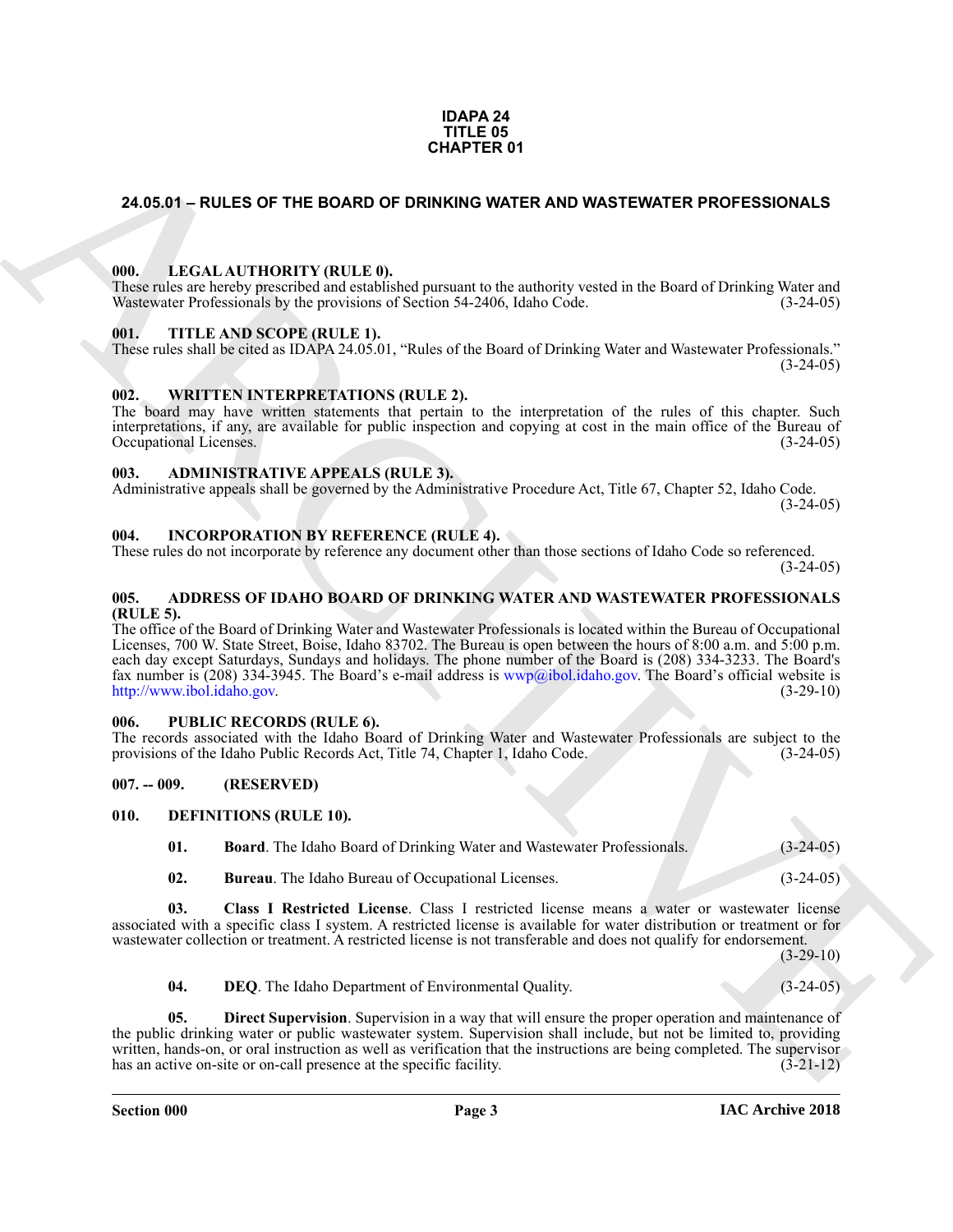**06. Endorsement**. Endorsement (often referred to as "reciprocity") is that process by which a person licensed in another jurisdiction may apply for a license in Idaho. (3-24-05)

<span id="page-3-3"></span><span id="page-3-2"></span><span id="page-3-1"></span><span id="page-3-0"></span>**07. EPA**. The United States Environmental Protection Agency. (3-24-05)

**08. Experience**. One (1) year of experience is equivalent to one thousand six hundred hours (1,600) worked. **(2-26-08)** (2-26-08)

**09.** On-Site Operating Experience. On-site operating experience means experience obtained while y present at the location of the system.  $(3-21-12)$ physically present at the location of the system.

<span id="page-3-4"></span>**10. Operating Personnel**. Operating personnel means any person who is employed, retained, or appointed to conduct the tasks associated with the day-to-day operation and maintenance of a public drinking water system or a public wastewater system. Operating personnel shall include every person making system control or system integrity decisions about water quantity or water quality that may affect public health. (3-24-05)

<span id="page-3-6"></span><span id="page-3-5"></span>**11. Person**. A human being, municipality, or other governmental or political subdivision or other public agency, or public or private corporation, any partnership, firm, association, or other organization, any receiver, trustee, assignee, agent or other legal representative of the foregoing or other legal entity. (3-24-05)

Bureau of Occupational Lebences<br>
Units (Exchange Points and Technical Units (Exchange Points and Technical Units (Exchange Points and Technical Units (Exchange Points and Technical Units (Exchange Points and Technical Uni **12. Public Drinking Water System or Public Water System**. Public drinking water system or public water system means a system for the provision to the public of water for human consumption through pipes or other constructed conveyances, if such system has at least fifteen (15) service connections or regularly serves an average of at least twenty-five (25) individuals daily at least sixty (60) days of the year. Such term includes any collection, treatment, storage, and distribution facilities under control of the operator of such system, and used primarily in connection with such system, and any collection or pretreatment storage facilities not under such control which are used primarily in connection with such system. Every community and nontransient noncommunity water system, and each transient water system using a surface water source or ground water source directly influenced by surface water, shall be operated by a certified drinking water operator. (3-24-05)

<span id="page-3-7"></span>**13. Public Wastewater System or Wastewater System**. Public wastewater system or wastewater system means those systems, including collection systems and treatment systems, that are owned by a city, county, state or federal unit of government, a nonprofit corporation, district, association, political subdivision or other public entity, or that generate or collect two thousand five hundred (2,500) or more gallons a day; or that have been constructed in whole or in part with public funds. This does not include any wastewater treatment system operated and maintained exclusively by a single family residence or any wastewater system consisting solely of a gravity flow, nonmechanical septic tank and subsurface treatment and distribution system, or industrial wastewater systems under private ownership. (3-24-05)

<span id="page-3-8"></span>**14. Responsible Charge (RC)**. Responsible charge means active, daily on-site or on-call responsibility for the performance of operations or active, on-going, on-site and on-call direction of employees and assistants at a public drinking water system or public wastewater system. (3-21-12)

**15. Responsible Charge Operator**. An operator of a public drinking water system or wastewater system, designated by the system owner, who holds a valid license at a class equal to or greater than the drinking water system or wastewater classification, who is in responsible charge of the public drinking water system or the wastewater system. (3-21-12)

<span id="page-3-11"></span><span id="page-3-10"></span><span id="page-3-9"></span>**16. State**. The State of Idaho. (3-24-05)

**17. Substitute or Back-Up Responsible Charge Operator**. An operator of a public drinking water or wastewater system who holds a valid license at a class equal to or greater than the drinking water or wastewater system classification, designated by the system owner to replace and to perform the duties of the responsible charge operator when the responsible charge operator is not available or accessible. (3-21-12) operator when the responsible charge operator is not available or accessible.

<span id="page-3-12"></span>**18. Very Small Public Drinking Water System**. A community or non-transient non-community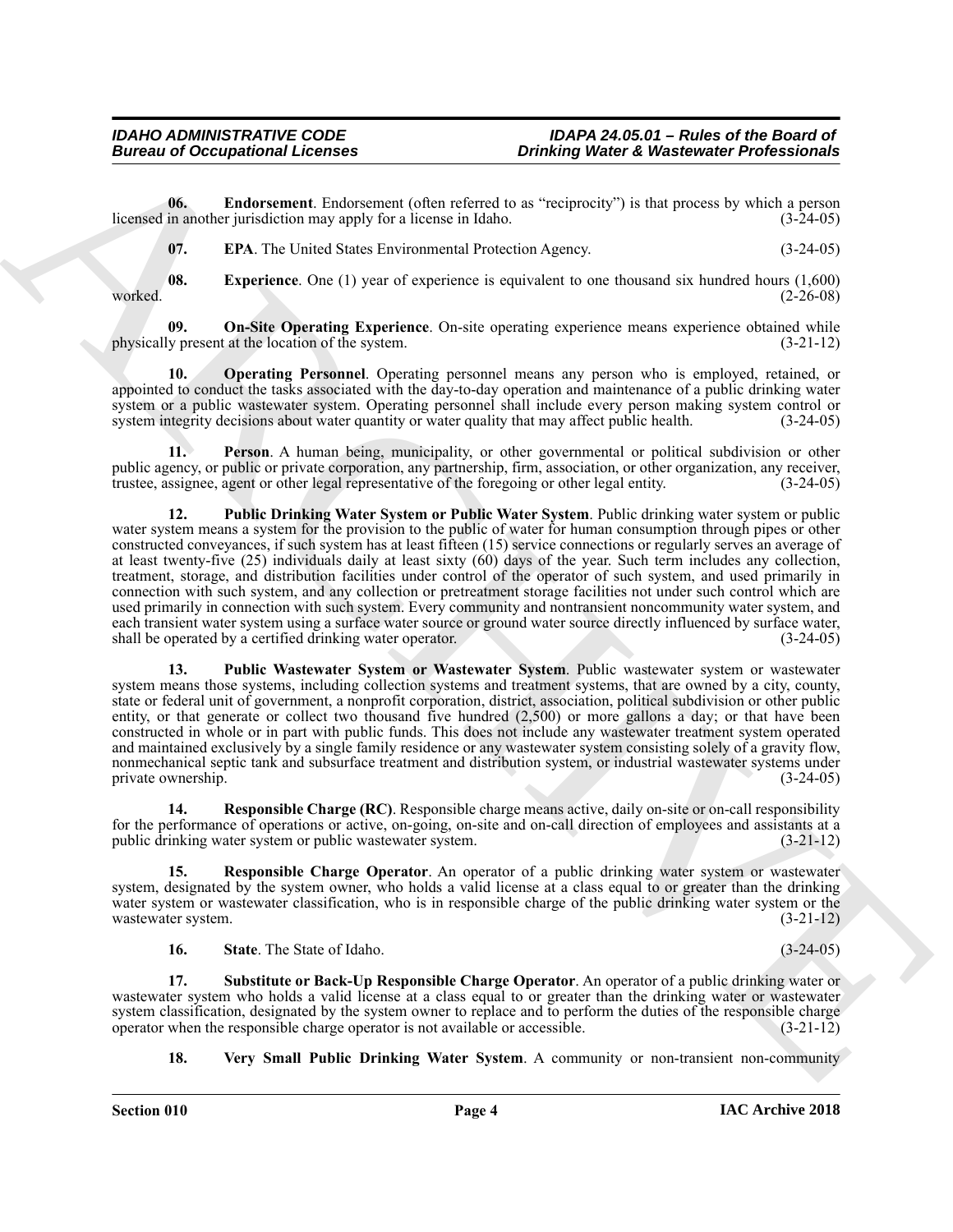| <b>Bureau of Occupational Licenses</b>                                                                                              | <b>Drinking Water &amp; Wastewater Professionals</b>                                                                                                                                                                                                                                                                                                                      |
|-------------------------------------------------------------------------------------------------------------------------------------|---------------------------------------------------------------------------------------------------------------------------------------------------------------------------------------------------------------------------------------------------------------------------------------------------------------------------------------------------------------------------|
| exchangers).                                                                                                                        | public water system that serves five hundred (500) persons or less and has no treatment other than disinfection or has<br>only treatment which does not require any chemical treatment, process adjustment, backwashing or media<br>regeneration by an operator (e.g. calcium carbonate filters, granular activated carbon filters, cartridge filters, ion<br>$(3-21-12)$ |
| 19.<br>wastewater treatment processes:                                                                                              | Very Small Wastewater System. A public wastewater system that serves five hundred (500)<br>connections or less and includes a collection system with a system size of six (6) points or less on the Department of<br>Environmental Quality (DEQ) system classification rating form and is limited to only one (1) of the following<br>$(3-21-12)$                         |
| Aerated lagoons:<br>a.                                                                                                              | $(3-21-12)$                                                                                                                                                                                                                                                                                                                                                               |
| Non-aerated lagoon(s);<br>b.                                                                                                        | $(3-21-12)$                                                                                                                                                                                                                                                                                                                                                               |
| Primary treatment; or<br>c.                                                                                                         | $(3-21-12)$                                                                                                                                                                                                                                                                                                                                                               |
| Primary treatment discharging to a large soil absorption system (LSAS).<br>d.                                                       | $(3-21-12)$                                                                                                                                                                                                                                                                                                                                                               |
| (RESERVED)<br>$011. - 099.$                                                                                                         |                                                                                                                                                                                                                                                                                                                                                                           |
| <b>ORGANIZATION (RULE 100).</b>                                                                                                     |                                                                                                                                                                                                                                                                                                                                                                           |
| 01.<br>designated by the Board or the Chairman of the Board.                                                                        | Meetings. The Board shall meet at least two (2) times annually at such times and places as<br>$(3-24-05)$                                                                                                                                                                                                                                                                 |
| a.<br>Title 67, Idaho Code.                                                                                                         | All meetings shall be held in accordance with the Idaho Open Meeting Law, Chapters $2340 - 2347$ ,<br>$(3-24-05)$                                                                                                                                                                                                                                                         |
| b.<br>and all members shall be notified in writing.                                                                                 | Special meetings may be called by the Chairman, upon written request of any three (3) members,<br>$(3-24-05)$                                                                                                                                                                                                                                                             |
| $c_{\cdot}$<br>the action of the Board as a whole. The Chairman may vote only in the event of a tie vote.                           | A minimum of four Board members shall constitute a quorum and shall be required to be present in<br>order to hold a meeting of the Board. A majority vote of the Board members present at a meeting shall be considered<br>$(3-24-05)$                                                                                                                                    |
| 02.<br>members a Chairman, who shall assume the duty of the office immediately upon such selection.                                 | <b>Organization of the Board</b> . At the first meeting of each fiscal year, the Board shall elect from its<br>$(3-24-05)$                                                                                                                                                                                                                                                |
| a.<br>officio member of all committees.                                                                                             | The Chairman shall when present, preside at all meetings, appoint with the consent of the Board, all<br>committees, and shall otherwise perform all duties pertaining to the office of Chairman. The Chairman shall be an ex-<br>$(3-24-05)$                                                                                                                              |
| Code, and as defined under contract between the Bureau and the Board.                                                               | The Chief of the Bureau shall act as an agent of the Board and shall be the official keeper of all<br>records of the Board. The Bureau shall provide such services as may be authorized by Chapter 26, Title 67, Idaho<br>$(3-24-05)$                                                                                                                                     |
| $101. - 149.$<br>(RESERVED)                                                                                                         |                                                                                                                                                                                                                                                                                                                                                                           |
| <b>APPLICATION (RULE 150).</b><br>not review an application until all required information is furnished and the required fees paid. | Each applicant for licensure shall submit a complete application together with the required fees. The applicant must<br>provide or facilitate the provision of any supplemental third party documents that may be required. The Board shall<br>$(3-24-05)$                                                                                                                |
| 01.<br>by the Board and furnished to the applicant by the Bureau. All applications shall include:                                   | Licensure by Examination. An application shall be made on the uniform application form adopted<br>$(3-24-05)$                                                                                                                                                                                                                                                             |
| Documentation of having met the appropriate educational requirement;<br>a.                                                          | $(3-24-05)$                                                                                                                                                                                                                                                                                                                                                               |

#### <span id="page-4-6"></span><span id="page-4-0"></span>**011. -- 099. (RESERVED)**

### <span id="page-4-8"></span><span id="page-4-7"></span><span id="page-4-1"></span>**100. ORGANIZATION (RULE 100).**

#### <span id="page-4-9"></span><span id="page-4-2"></span>**101. -- 149. (RESERVED)**

#### <span id="page-4-5"></span><span id="page-4-4"></span><span id="page-4-3"></span>**150. APPLICATION (RULE 150).**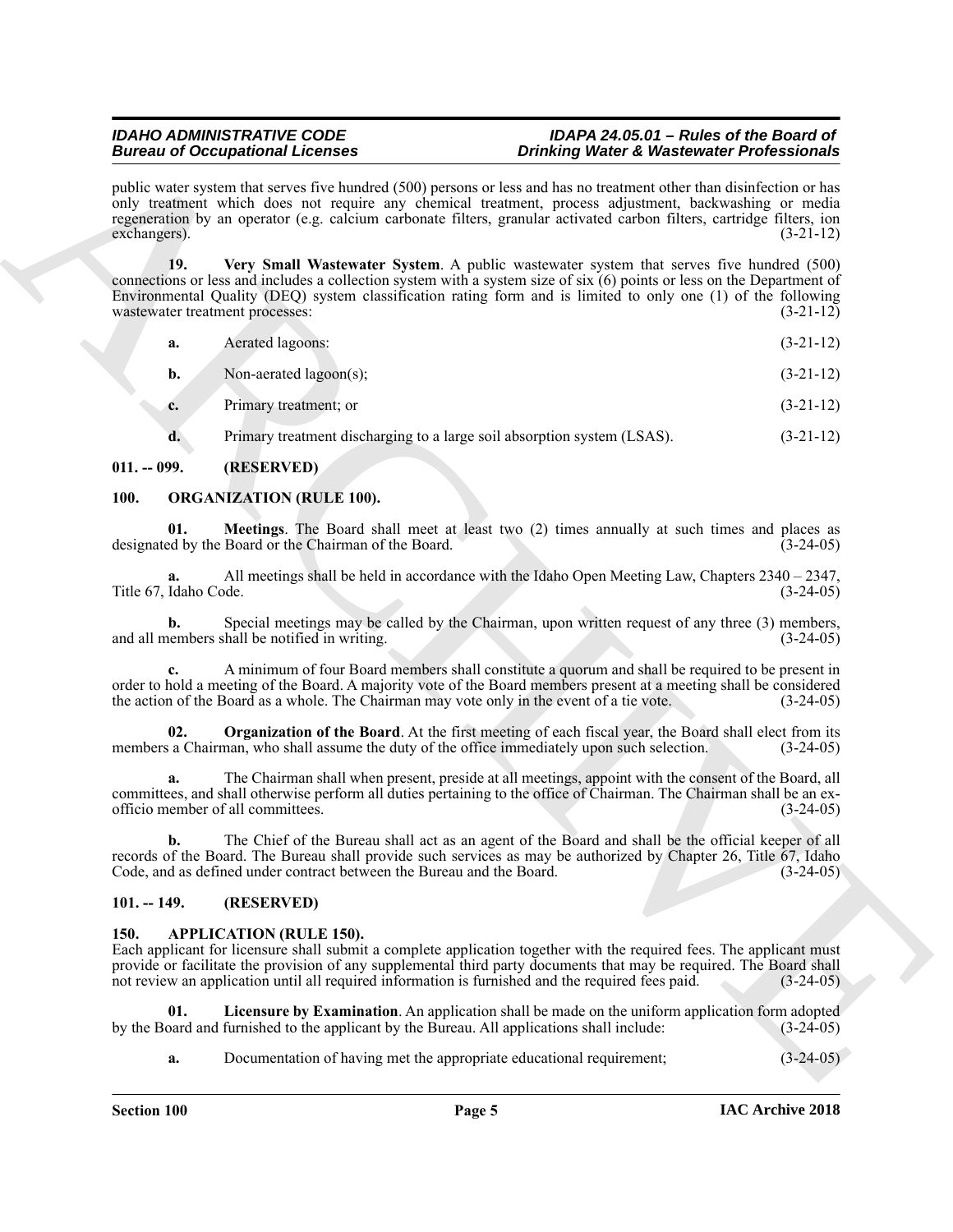#### <span id="page-5-4"></span><span id="page-5-3"></span><span id="page-5-2"></span><span id="page-5-0"></span>**151. -- 174. (RESERVED)**

### <span id="page-5-8"></span><span id="page-5-7"></span><span id="page-5-6"></span><span id="page-5-1"></span>**175. LICENSE TYPES AND CLASSIFICATIONS (RULE 175).**

<span id="page-5-5"></span>

|                           | <b>Bureau of Occupational Licenses</b>                                                                                                                                                                                                                                                                                                                                                                                                        | <b>Drinking Water &amp; Wastewater Professionals</b> |                            |
|---------------------------|-----------------------------------------------------------------------------------------------------------------------------------------------------------------------------------------------------------------------------------------------------------------------------------------------------------------------------------------------------------------------------------------------------------------------------------------------|------------------------------------------------------|----------------------------|
| $\mathbf{b}$ .            | Documentation of all actual applicable experience giving kind and type of work done, together with<br>dates of employment, and verification by affidavit of the most current applicable experience, signed by the person<br>under whose supervision the work was performed.                                                                                                                                                                   |                                                      | $(3-24-05)$                |
| 02.                       | Licensure by Endorsement. An application shall be made on the uniform application form<br>adopted by the Board and furnished to the applicant by the Bureau. All applications shall include:                                                                                                                                                                                                                                                  |                                                      | $(3-24-05)$                |
| a.                        | Official documentation of licensure sent to the Bureau directly from each regulatory authority from<br>which the applicant has obtained licensure. Such documentation shall note name, address, current status, date<br>originally issued, expiration date, and any disciplinary action imposed;                                                                                                                                              |                                                      | $(3-24-05)$                |
| b.<br>obtained licensure. | A copy of the current regulations governing licensure in each jurisdiction from which the applicant                                                                                                                                                                                                                                                                                                                                           |                                                      | $(3-24-05)$                |
| 03.                       | Application Deadline. Completed applications must be received at least thirty (30) days prior to<br>the next scheduled board meeting in order to be reviewed by the Board.                                                                                                                                                                                                                                                                    |                                                      | $(3-24-05)$                |
| 04.                       | Application Required. Applicants seeking licensure in any type or classification of licensure shall<br>submit a separate application for each type and classification of licensure being sought. Applicants holding a current<br>type and classification of license and who are seeking a classification upgrade within the same license type and<br>category shall not be required to submit an original license fee with their application. |                                                      | $(3-24-05)$                |
| 05.                       | Lack of Activity. Applications on file with the Board where an applicant has failed to respond to a<br>Board request or where the applications have lacked activity for twelve (12) consecutive months shall be deemed<br>denied and shall be terminated upon thirty (30) days written notice unless good cause is established to the Board.                                                                                                  |                                                      |                            |
|                           |                                                                                                                                                                                                                                                                                                                                                                                                                                               |                                                      | $(5-8-09)$                 |
| $151. - 174.$             | (RESERVED)                                                                                                                                                                                                                                                                                                                                                                                                                                    |                                                      |                            |
| 175.                      | LICENSE TYPES AND CLASSIFICATIONS (RULE 175).<br>The Board shall issue each of the following licenses under the provisions of Chapter 24, Title 54, Idaho Code.                                                                                                                                                                                                                                                                               |                                                      |                            |
| 01.                       | <b>Drinking Water Distribution Operator.</b>                                                                                                                                                                                                                                                                                                                                                                                                  |                                                      | $(3-24-05)$<br>$(3-24-05)$ |
| a.                        | Class Operator-In-Training.                                                                                                                                                                                                                                                                                                                                                                                                                   |                                                      | $(3-24-05)$                |
| b.                        | Class I Restricted.                                                                                                                                                                                                                                                                                                                                                                                                                           |                                                      | $(3-29-10)$                |
| c.                        | Class I.                                                                                                                                                                                                                                                                                                                                                                                                                                      |                                                      | $(3-24-05)$                |
| d.                        | Class II.                                                                                                                                                                                                                                                                                                                                                                                                                                     |                                                      | $(3-24-05)$                |
| e.                        | Class III.                                                                                                                                                                                                                                                                                                                                                                                                                                    |                                                      | $(3-24-05)$                |
| f.                        | Class IV.                                                                                                                                                                                                                                                                                                                                                                                                                                     |                                                      | $(3-24-05)$                |
| 02.                       | <b>Drinking Water Treatment Operator.</b>                                                                                                                                                                                                                                                                                                                                                                                                     |                                                      | $(3-24-05)$                |
| a.                        | Class Operator-In-Training.                                                                                                                                                                                                                                                                                                                                                                                                                   |                                                      | $(3-24-05)$                |
| b.                        | Class I Restricted.                                                                                                                                                                                                                                                                                                                                                                                                                           |                                                      | $(3-29-10)$                |
| c.                        | Class I.                                                                                                                                                                                                                                                                                                                                                                                                                                      |                                                      | $(3-24-05)$                |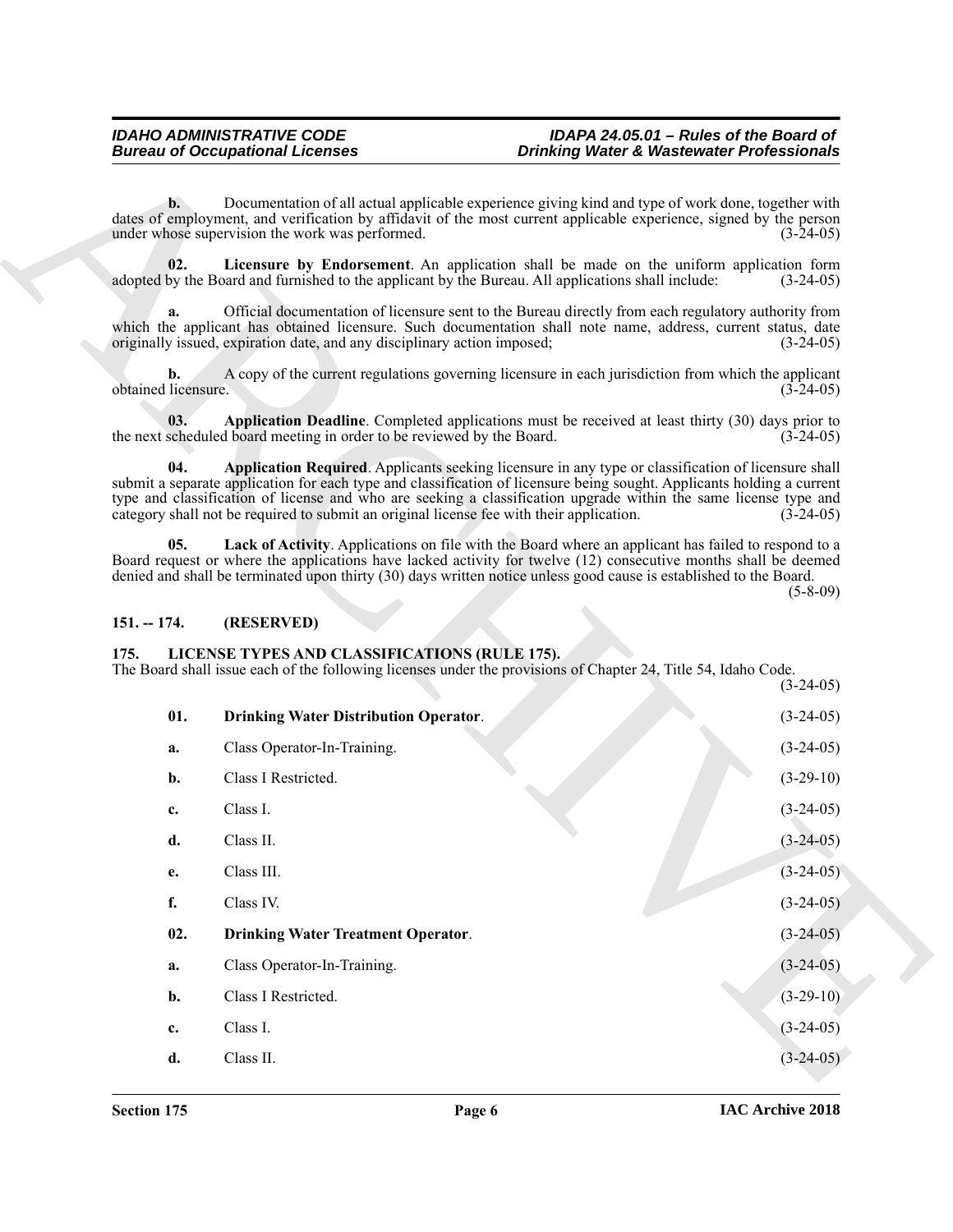<span id="page-6-8"></span><span id="page-6-7"></span><span id="page-6-6"></span><span id="page-6-5"></span><span id="page-6-4"></span><span id="page-6-3"></span><span id="page-6-2"></span><span id="page-6-1"></span><span id="page-6-0"></span>

|               | <b>Bureau of Occupational Licenses</b>                                                                                   | <b>Drinking Water &amp; Wastewater Professionals</b> |
|---------------|--------------------------------------------------------------------------------------------------------------------------|------------------------------------------------------|
| e.            | Class III.                                                                                                               | $(3-24-05)$                                          |
| f.            | Class IV.                                                                                                                | $(3-24-05)$                                          |
| 03.           | <b>Wastewater Treatment Operator.</b>                                                                                    | $(3-24-05)$                                          |
| a.            | Class Operator-In-Training.                                                                                              | $(3-24-05)$                                          |
| b.            | Lagoon.                                                                                                                  | $(3-24-05)$                                          |
| c.            | Class I Restricted.                                                                                                      | $(3-29-10)$                                          |
| d.            | Class I.                                                                                                                 | $(3-24-05)$                                          |
| e.            | Class II.                                                                                                                | $(3-24-05)$                                          |
| f.            | Class III.                                                                                                               | $(3-24-05)$                                          |
| g.            | Class IV.                                                                                                                | $(3-24-05)$                                          |
| h.            | Land Application.                                                                                                        | $(3-24-05)$                                          |
| 04.           | <b>Wastewater Collection Operator.</b>                                                                                   | $(3-24-05)$                                          |
| a.            | Class Operator-In-Training.                                                                                              | $(3-24-05)$                                          |
| b.            | Class I Restricted.                                                                                                      | $(3-29-10)$                                          |
| c.            | Class I.                                                                                                                 | $(3-24-05)$                                          |
| d.            | Class II.                                                                                                                | $(3-24-05)$                                          |
| e.            | Class III.                                                                                                               | $(3-24-05)$                                          |
| f.            | Class IV.                                                                                                                | $(3-24-05)$                                          |
| 05.           | <b>Wastewater Laboratory Analyst.</b>                                                                                    | $(3-24-05)$                                          |
| a.            | Class I.                                                                                                                 | $(3-24-05)$                                          |
| b.            | Class II.                                                                                                                | $(3-24-05)$                                          |
| c.            | Class III.                                                                                                               | $(3-24-05)$                                          |
| d.            | Class IV.                                                                                                                | $(3-24-05)$                                          |
| 06.           | <b>Backflow Assembly Tester.</b>                                                                                         | $(3-24-05)$                                          |
| 07.           | Drinking Water Very Small System Operator.                                                                               | $(3-21-12)$                                          |
| 08.           | Wastewater Very Small System Operator.                                                                                   | $(3-21-12)$                                          |
| $176. - 199.$ | (RESERVED)                                                                                                               |                                                      |
| 200.          | FEES FOR EXAMINATION AND LICENSURE (RULE 200).<br>The fees for each license type and classification shall be as follows: | $(3-24-05)$                                          |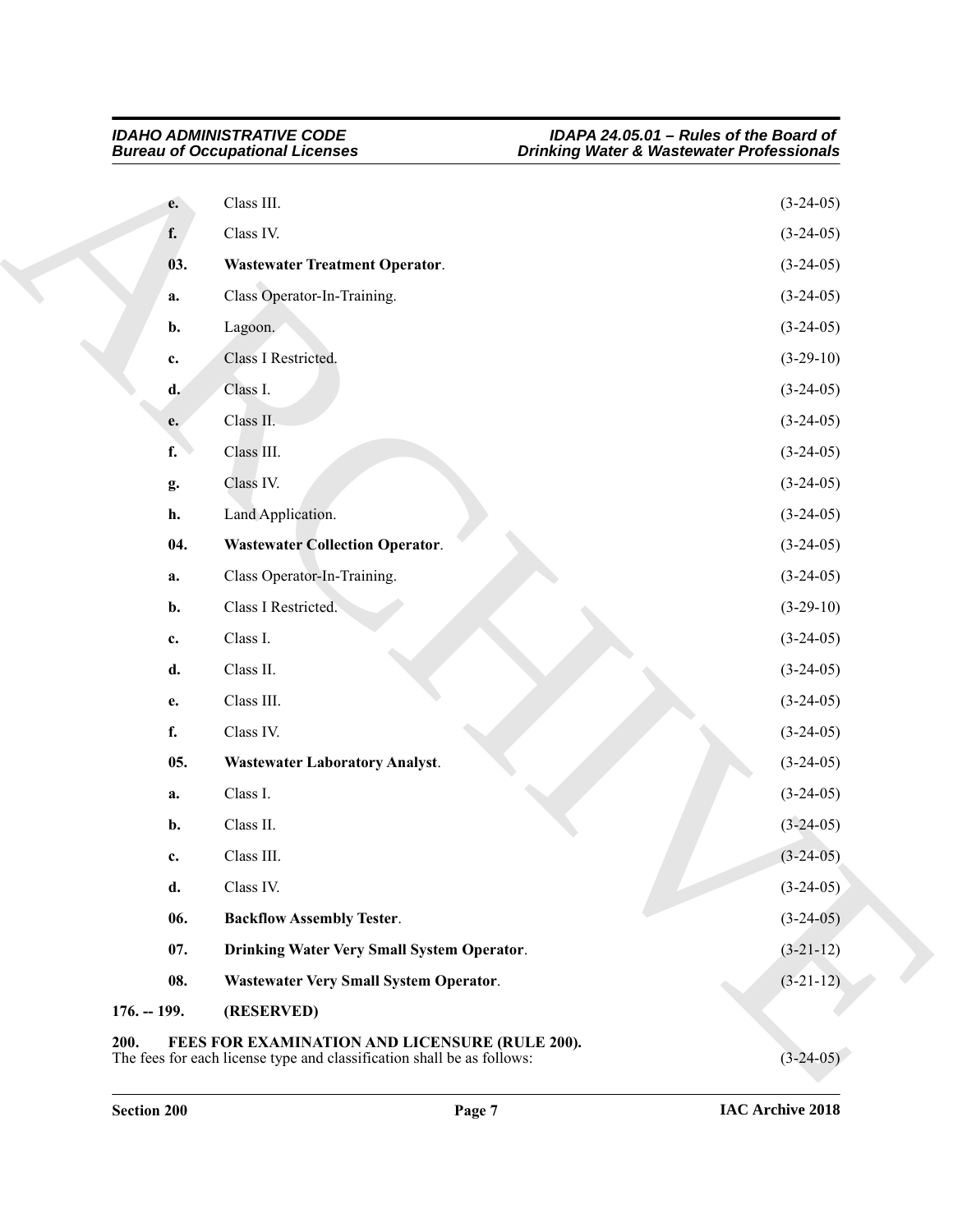<span id="page-7-7"></span><span id="page-7-5"></span>**01.** Application Fee. Application fee -- twenty-five dollars (\$25). (3-24-05)

**02. Examination Fee**. The examination fees shall not be greater than those fees charged by the Association of Boards of Certification (ABC) or other approved examination provider. Fees paid by applicants approved for a scheduled examination are not refundable. New examination fees are required for each scheduled additional examination. (3-20-14) additional examination.

<span id="page-7-6"></span>

| 03. | <b>Endorsement Fee.</b> Endorsement fee -- thirty dollars (\$30). | $(3-20-14)$ |
|-----|-------------------------------------------------------------------|-------------|
|-----|-------------------------------------------------------------------|-------------|

<span id="page-7-8"></span>**04.** Original License Fee. Original license fee -- thirty dollars (\$30). (3-20-14)

<span id="page-7-4"></span>**05. Annual Renewal Fee**. Annual renewal fee -- thirty dollars (\$30). (3-20-14)

<span id="page-7-10"></span><span id="page-7-9"></span>**06.** Reinstatement Fees. Reinstatement fee -- is as provided in Section 67-2614, Idaho Code.  $(3-24-16)$ 

**07. Refund of Fees**. No refund of fees shall be made to any person who has paid such fees for application. (3-21-12)

#### <span id="page-7-0"></span>**201. -- 249. (RESERVED)**

#### <span id="page-7-13"></span><span id="page-7-1"></span>**250. LICENSE REQUIRED -- SCOPE OF PRACTICE (RULE 250).**

<span id="page-7-15"></span>All water and wastewater operating personnel, including those in responsible charge and those in substitute responsible charge, of public water systems and public wastewater systems, and all backflow assembly testers, shall be licensed under the provisions of these rules and Chapter 24, Title 54, Idaho Code. (3-21-12)

**Bureau of Occupational Licences**<br> **Contained the explication Ex-** twenty-involved the simulation properties of the explicit of the explicit of the explicit of the explicit of the explicit of the explicit of the explicit **01. Drinking Water Operator Scope**. Operating personnel shall only act in accordance with the nature and extent of their license. Those in responsible charge or substitute responsible charge of a public water system must hold a valid license equal to or greater than the classification of the public water system where the responsible charge or substitute responsible charge operator is in responsible charge. The types of water systems are distribution and treatment. (3-24-05)

<span id="page-7-17"></span>**02. Wastewater Operator Scope**. Operating personnel shall only act in accordance with the nature and extent of their license. Those in responsible charge or substitute responsible charge of a public wastewater system shall hold a valid license equal to or greater than the classification of the public wastewater system where the responsible charge or substitute responsible charge operator is in responsible charge. The types of wastewater systems are collection, laboratory analyst, and treatment. (3-21-12)

<span id="page-7-14"></span>**03. Backflow Assembly Tester**. Individuals licensed as backflow assembly testers may inspect and test backflow prevention assemblies as defined in Title 54, Chapter 24, Idaho Code. (3-24-05)

<span id="page-7-16"></span>**04. Operator-in-Training**. Operators-in-training shall practice only under the direct supervision of a licensed operator of a type, category, and classification higher than operator-in-training. No operator-in-training shall accept or perform the designated responsible charge duties at any system. (3-24-05)

#### <span id="page-7-2"></span>**251. -- 299. (RESERVED)**

#### <span id="page-7-11"></span><span id="page-7-3"></span>**300. GENERAL REQUIREMENTS FOR LICENSE (RULE 300).**

Applicants shall submit an application together with the required fees and such documentation as is required.

 $(3-24-05)$ 

<span id="page-7-12"></span>**01. Examination Requirement**. Applicants must pass a written examination for each individual ation in each type of licensure with a minimum score of seventy percent (70%). (3-21-12) classification in each type of licensure with a minimum score of seventy percent  $(70\%)$ .

**a.** The examination will reflect different levels of knowledge, ability and judgment required for the established license type and class. The Board will administer examinations at such times and places as the Board may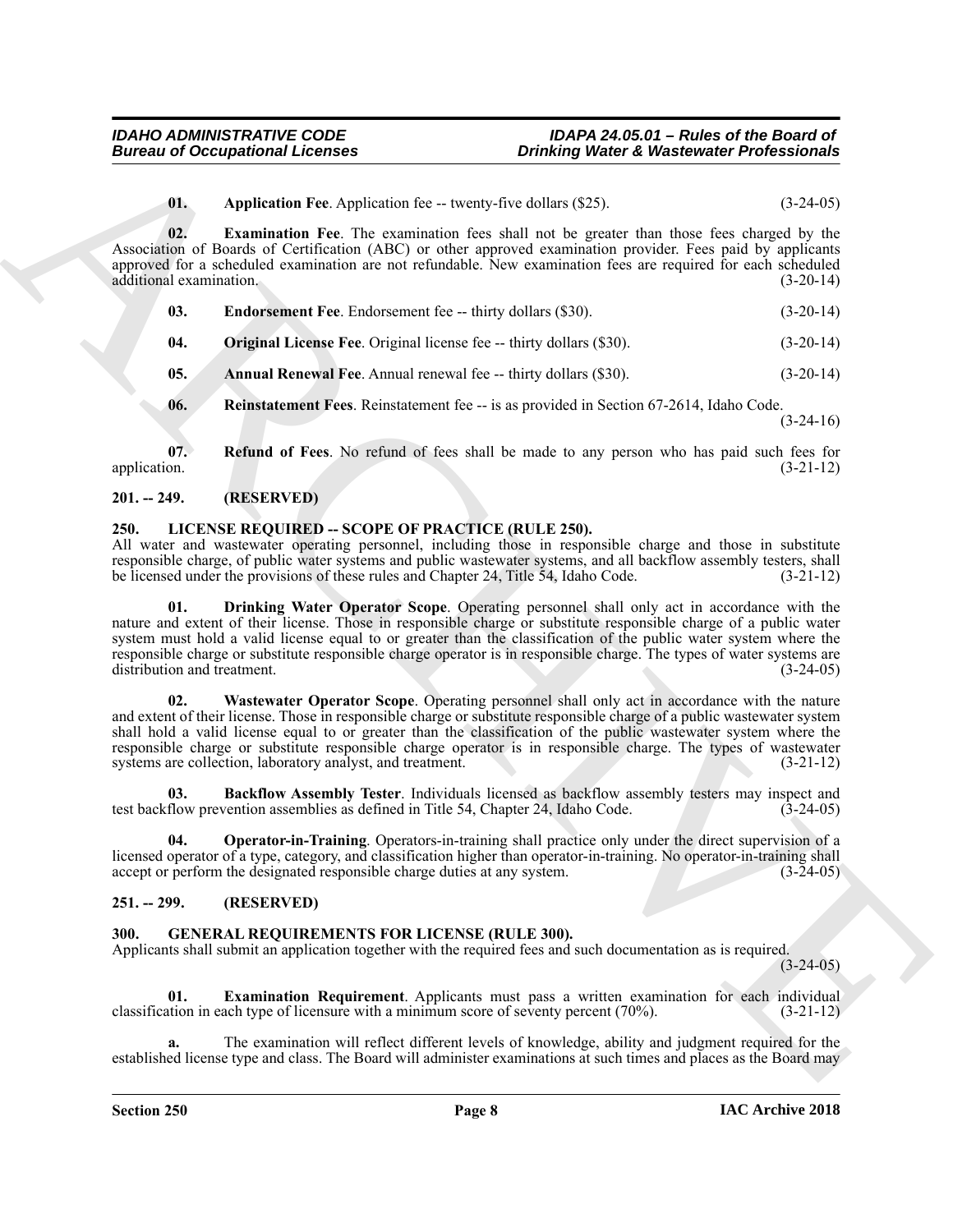determine. (3-24-05)

**b.** The examination for all types and classes of licensure shall be validated and provided by the Association of Boards of Certification (ABC). The American Backflow Prevention Association (ABPA) backflow assembly tester examination is also approved for backflow assembly tester licensure. (5-8-09)

**c.** Applicants who fail an examination must make application to retake the same type and class tion and pay the required examination fees prior to retaking the examination. (3-24-05) examination and pay the required examination fees prior to retaking the examination.

**d.** Applicants must take and pass the examination within one (1) year of application approval. After one (1) year a new application and applicable fees must be submitted.  $(3-30-07)$ 

<span id="page-8-7"></span><span id="page-8-6"></span>**02. Education Requirements**. Documentation must be provided showing proof of education required for the type and level of license being sought. (3-21-12)

Bureau of Occupational Lebences<br>
3. Orangement Contract Contract Contract Contract Contract Contract Contract Contract Contract Contract Contract Contract Contract Contract Contract Contract Contract Contract Contract Con **03. Experience Requirement**. Only actual verified on-site operating experience at a treatment, distribution or collection system will be acceptable except as may be allowed by substitution as set forth in these rules. Experience as a laboratory analyst can be counted as wastewater operating experience for up to one-half (1/2) of the wastewater operating experience requirement but cannot be counted as responsible charge experience. Experience as a wastewater operator can be counted as laboratory analyst experience for up to one-half (1/2) of the laboratory analyst experience. (3-21-12)

#### <span id="page-8-0"></span>**301. -- 309. (RESERVED)**

## <span id="page-8-15"></span><span id="page-8-1"></span>**310. REQUIREMENTS FOR OPERATOR-IN-TRAINING LICENSE (RULE 310).** Each applicant for an Operator-In-Training License must meet the following requirements:

<span id="page-8-17"></span><span id="page-8-16"></span>

| Each applicant for an Operator-In-Training License must meet the following requirements: | $(3-21-12)$ |
|------------------------------------------------------------------------------------------|-------------|
| <b>Education.</b> Possess a high school diploma or GED; and                              | $(3-21-12)$ |
| <b>Examination.</b> Pass the relevant Class I examination.                               | $(3-21-12)$ |

#### <span id="page-8-2"></span>**311. -- 314. (RESERVED)**

#### <span id="page-8-11"></span><span id="page-8-3"></span>**315. REQUIREMENTS FOR A VERY SMALL WATER SYSTEM LICENSE (RULE 315).**

| To qualify for a Very Small Water System license an operator must meet the following requirements: | $(3-21-12)$ |  |
|----------------------------------------------------------------------------------------------------|-------------|--|
|                                                                                                    |             |  |

<span id="page-8-14"></span><span id="page-8-12"></span>**01. Education**. Possess a high school diploma or GED and; (3-21-12)

**02.** Experience. Document eighty-eight (88) hours of acceptable on-site operating experience at a stem; and (3-21-12) water system; and

**a.** Complete an approved six-hour water treatment course or an approved six-hour chlorination course or a combination of said approved courses equaling six (6) hours; and (3-20-14)

- <span id="page-8-13"></span>**b.** Complete an approved six-hour water distribution course; and  $(3-21-12)$
- <span id="page-8-8"></span>**03. Examination**. Pass the relevant very small water system examination. (3-21-12)

#### <span id="page-8-4"></span>**316. -- 319. (RESERVED)**

#### <span id="page-8-5"></span>**320. REQUIREMENTS FOR A VERY SMALL WASTEWATER SYSTEM LICENSE (RULE 320).**

To qualify for a Very Small Wastewater System license, an operator must meet the following requirements: (3-21-12)

<span id="page-8-10"></span><span id="page-8-9"></span>**01. Education**. Possess a high school diploma or GED; and (3-21-12)

**02. Experience**. Document fifty (50) hours of acceptable on-site operating experience at a wastewater collection system; and (3-21-12)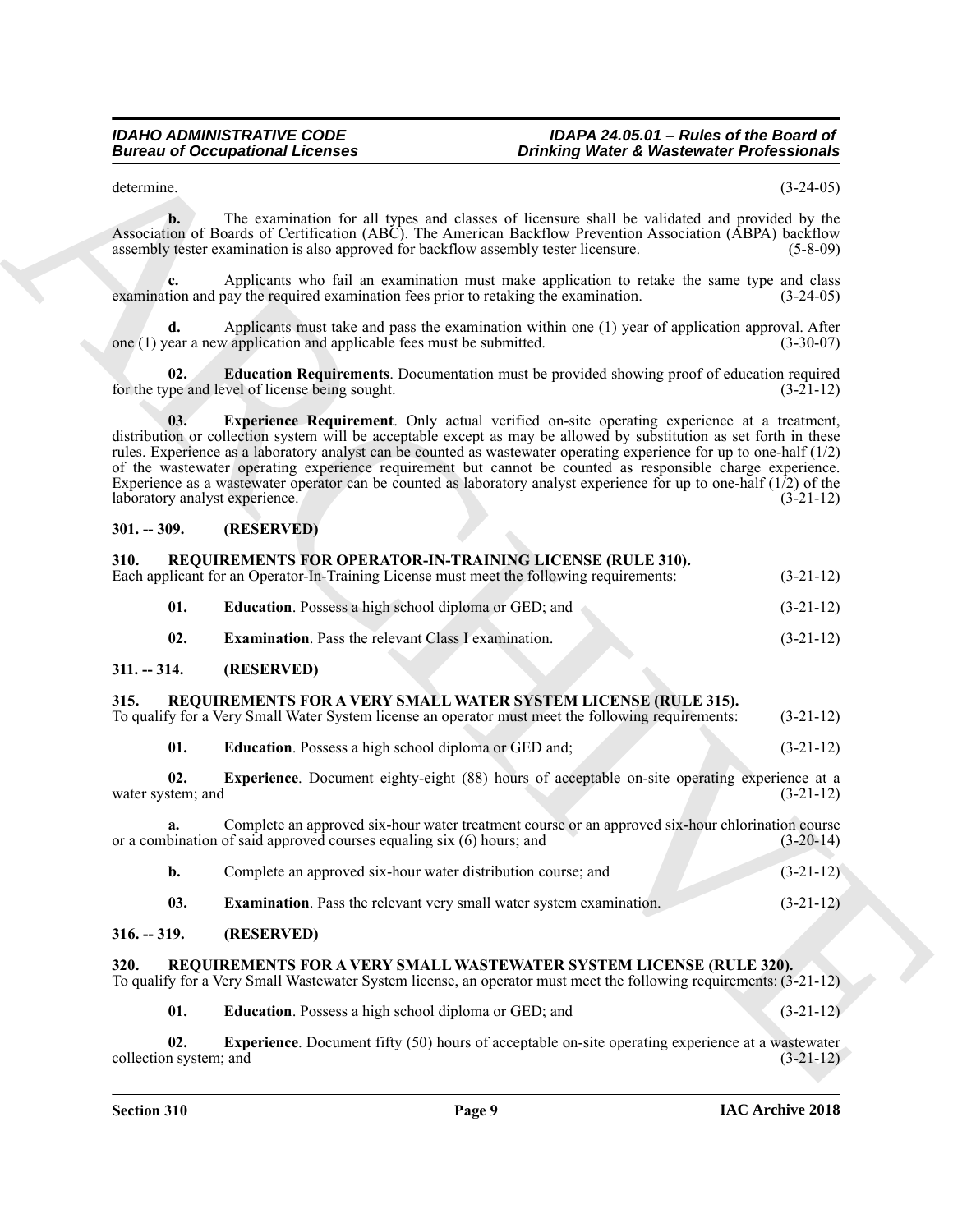**a.** Fifty (50) hours of acceptable relevant on-site operating experience at a wastewater treatment system or lagoon; and (3-21-12)

**b.** Complete an approved six-hour pumps and motors course or an approved six-hour collection course or a combination of said approved courses equaling six (6) hours; and (3-20-14)

**c.** Complete an approved six-hour lagoon operation and maintenance course; or an approved six-hour large soil absorption system course or an approved six-hour wastewater treatment course or a combination of said approved courses equaling six  $(6)$  hours; and  $(3-20-14)$ 

<span id="page-9-13"></span>**03. Examination**. Pass the relevant lagoon examination. (3-21-12)

#### <span id="page-9-0"></span>**321. -- 324. (RESERVED)**

#### <span id="page-9-14"></span><span id="page-9-1"></span>**325. REQUIREMENTS FOR CLASS I RESTRICTED WATER OR WASTEWATER LICENSE (RULE 325).**

To qualify for a Class I Restricted water or wastewater license an operator must meet the following requirements: (3-21-12)

<span id="page-9-17"></span><span id="page-9-15"></span>

| 01. |  | <b>Education.</b> Possess a high school diploma or GED; and | $(3-21-12)$ |
|-----|--|-------------------------------------------------------------|-------------|
|     |  |                                                             |             |

**02. Experience**. Document two hundred sixty (260) hours of acceptable relevant on-site operating experience during twelve (12) consecutive months with the system and complete sixteen (16) hours of continuing education relevant to the license; and (3-21-12)

<span id="page-9-18"></span><span id="page-9-16"></span>**03. Examination**. Pass the relevant Class I examination. (3-21-12)

**04. Restricted License Upgrade**. Upon obtaining one thousand six hundred (1,600) hours of supervised on-site operating experience for each license, the operator shall be eligible to apply for an unrestricted Class I license. There is no limit on the amount of time needed to obtain the necessary experience to qualify for the unrestricted license. A restricted license is limited to a specific system. (3-21-12)

#### <span id="page-9-2"></span>**326. -- 327. (RESERVED)**

### <span id="page-9-6"></span><span id="page-9-3"></span>**328. REQUIREMENTS FOR A CLASS I OPERATOR LICENSE (RULE 328).**

| To qualify for a Class I operator license an applicant must meet the following requirements: | $(3-21-12)$ |  |
|----------------------------------------------------------------------------------------------|-------------|--|
|----------------------------------------------------------------------------------------------|-------------|--|

<span id="page-9-9"></span><span id="page-9-7"></span>**01. Education**. Possess a high school diploma or GED; and (3-21-12)

**02. Experience**. Document one (1) year of acceptable relevant on-site operating experience at a Class I or higher system; and (3-21-12)

<span id="page-9-10"></span><span id="page-9-8"></span>**03. Examination**. Pass the relevant Class I examination. (3-21-12)

Bureau of Occupational Lebences<br>
Thermal Equipment of the state of the state of the state of the state of the state of the state of the state<br>
overall the state of the state of the state of the state of the state of the s **04. Operator-In-Training License Upgrade**. To upgrade an operator-in-training (OIT) license to a Class I the applicant must provide documented proof to the Board of having completed one (1) year of supervised onsite operating experience in a Class I or higher public drinking water or wastewater system, and payment of the required fees. (3-21-12)

#### <span id="page-9-4"></span>**329. (RESERVED)**

<span id="page-9-11"></span><span id="page-9-5"></span>

| 330. | <b>REQUIREMENTS FOR A CLASS II OPERATOR LICENSE (RULE 330).</b>                      |             |
|------|--------------------------------------------------------------------------------------|-------------|
|      | To qualify for a Class II license an applicant must meet the following requirements: | $(3-21-12)$ |

<span id="page-9-12"></span>**01. Education**. Possess a high school diploma or GED; and (3-21-12)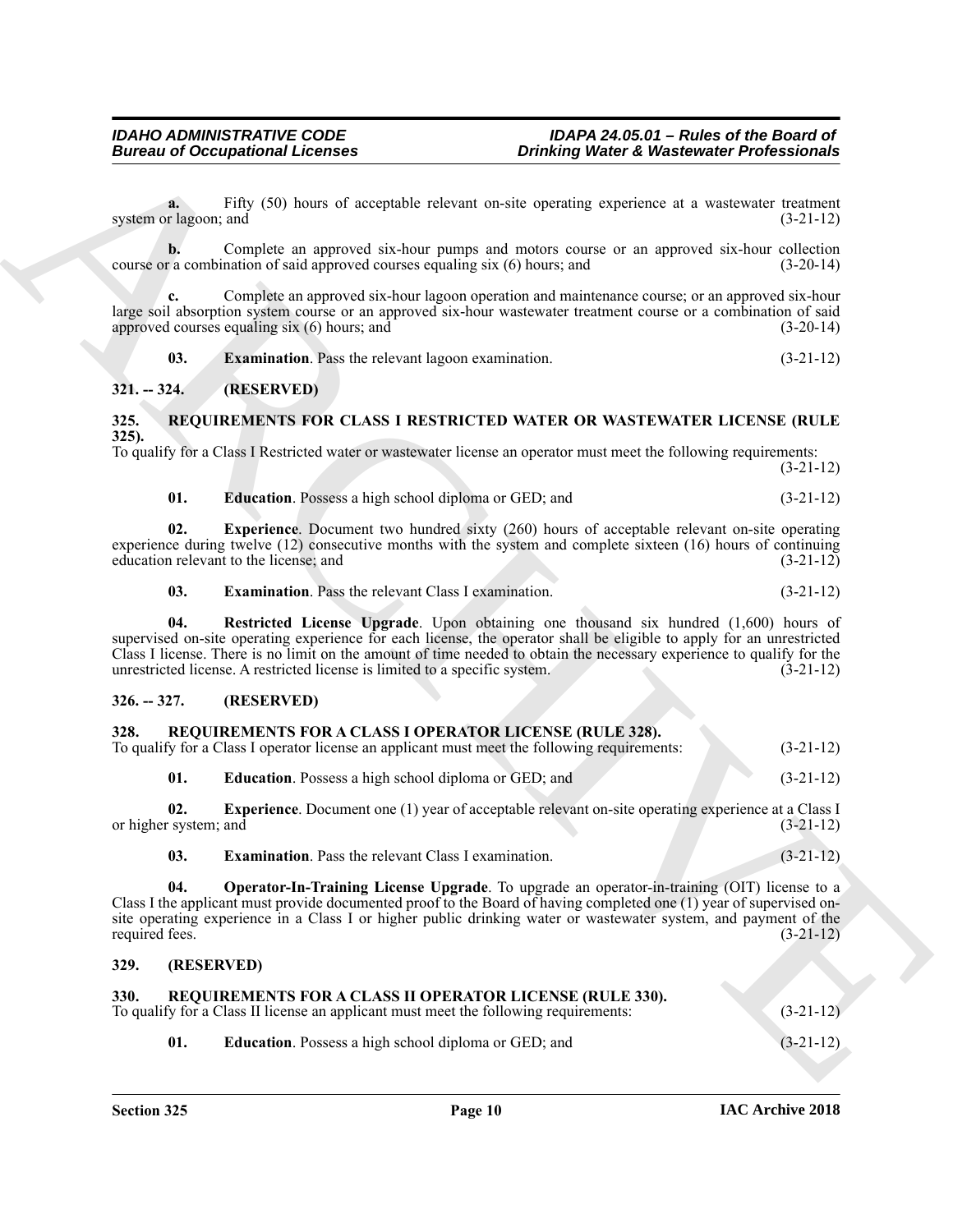<span id="page-10-25"></span><span id="page-10-24"></span><span id="page-10-23"></span><span id="page-10-22"></span><span id="page-10-21"></span><span id="page-10-20"></span><span id="page-10-19"></span><span id="page-10-18"></span><span id="page-10-17"></span><span id="page-10-16"></span><span id="page-10-15"></span><span id="page-10-14"></span><span id="page-10-13"></span><span id="page-10-12"></span><span id="page-10-11"></span><span id="page-10-10"></span><span id="page-10-9"></span><span id="page-10-8"></span><span id="page-10-7"></span><span id="page-10-6"></span><span id="page-10-5"></span><span id="page-10-4"></span><span id="page-10-3"></span><span id="page-10-2"></span><span id="page-10-1"></span><span id="page-10-0"></span>

|                                      | <b>Bureau of Occupational Licenses</b>                                                                                                                                                                                                                                                                                           | <b>Drinking Water &amp; Wastewater Professionals</b> |
|--------------------------------------|----------------------------------------------------------------------------------------------------------------------------------------------------------------------------------------------------------------------------------------------------------------------------------------------------------------------------------|------------------------------------------------------|
| 02.<br>Class I or higher system; and | Experience. Document three (3) years of acceptable relevant on-site operating experience at a                                                                                                                                                                                                                                    | $(3-21-12)$                                          |
| 03.                                  | <b>Examination.</b> Pass the relevant Class II examination.                                                                                                                                                                                                                                                                      | $(3-21-12)$                                          |
| $331. - 334.$                        | (RESERVED)                                                                                                                                                                                                                                                                                                                       |                                                      |
| 335.                                 | REQUIREMENTS FOR A CLASS III OPERATOR LICENSE (RULE 335).<br>To qualify for a Class III license an applicant must meet the following requirements:                                                                                                                                                                               | $(3-21-12)$                                          |
| 01.                                  | <b>Education</b> . Possess a high school diploma or GED and two (2) years of post-high school education<br>in the environmental control field, engineering or related science; and                                                                                                                                               | $(3-21-12)$                                          |
| 02.                                  | <b>Experience.</b> Document four (4) years of acceptable relevant on-site operating experience,<br>including two (2) years of responsible charge of a major segment of a system in the same or next lower class, of a<br>Class I or higher system for collection or distribution or Class II or higher system for treatment; and | $(3-25-16)$                                          |
| 03.                                  | <b>Examination.</b> Pass the relevant Class III examination.                                                                                                                                                                                                                                                                     | $(3-21-12)$                                          |
| $336. - 339.$                        | (RESERVED)                                                                                                                                                                                                                                                                                                                       |                                                      |
| 340.                                 | REQUIREMENTS FOR A CLASS IV OPERATOR LICENSE (RULE 340).<br>To qualify for a Class IV license an applicant must meet the following requirements;                                                                                                                                                                                 | $(3-21-12)$                                          |
| 01.                                  | <b>Education</b> . Possess a high school diploma or GED and four (4) years of post-high school education<br>in the environmental control field, engineering or related science; and                                                                                                                                              | $(3-21-12)$                                          |
| 02.                                  | Experience. Document four (4) years of acceptable relevant on-site operating experience,<br>including two (2) years of responsible charge of a major segment of a system in the same or next lower class, at a<br>Class I or higher system for collection or distribution or Class III or higher system for treatment; and       | $(3-25-16)$                                          |
| 03.                                  | <b>Examination.</b> Pass the relevant Class IV examination.                                                                                                                                                                                                                                                                      | $(3-21-12)$                                          |
| $341. - 344.$                        | (RESERVED)                                                                                                                                                                                                                                                                                                                       |                                                      |
| 345.                                 | REQUIREMENTS FOR A LAGOON OPERATOR LICENSE (RULE 345).<br>To qualify for a lagoon license, an operator must meet the following requirements;                                                                                                                                                                                     | $(3-21-12)$                                          |
| 01.                                  | <b>Education.</b> Possess a high school diploma or GED; and                                                                                                                                                                                                                                                                      | $(3-21-12)$                                          |
| 02.<br>at a Lagoon system; and       | <b>Experience</b> . Document twelve (12) consecutive months of acceptable on-site operating experience                                                                                                                                                                                                                           | $(3-21-12)$                                          |
| 03.                                  | Examination. Pass the relevant Lagoon examination.                                                                                                                                                                                                                                                                               | $(3-21-12)$                                          |
| $346. - 349.$                        | (RESERVED)                                                                                                                                                                                                                                                                                                                       |                                                      |
| 350.                                 | REQUIREMENTS FOR A WASTEWATER LAND APPLICATION LICENSE (RULE 350).<br>To qualify for a Wastewater Land Application license, an operator must meet the following requirements: (3-21-12)                                                                                                                                          |                                                      |
| 01.                                  | Education. Possess a high school diploma or GED: and                                                                                                                                                                                                                                                                             | $(3-21-12)$                                          |
| 02.                                  | <b>Experience.</b> Document a minimum six (6) months of on-site operating experience at a wastewater<br>land application system; and                                                                                                                                                                                             | $(3-21-12)$                                          |
|                                      |                                                                                                                                                                                                                                                                                                                                  |                                                      |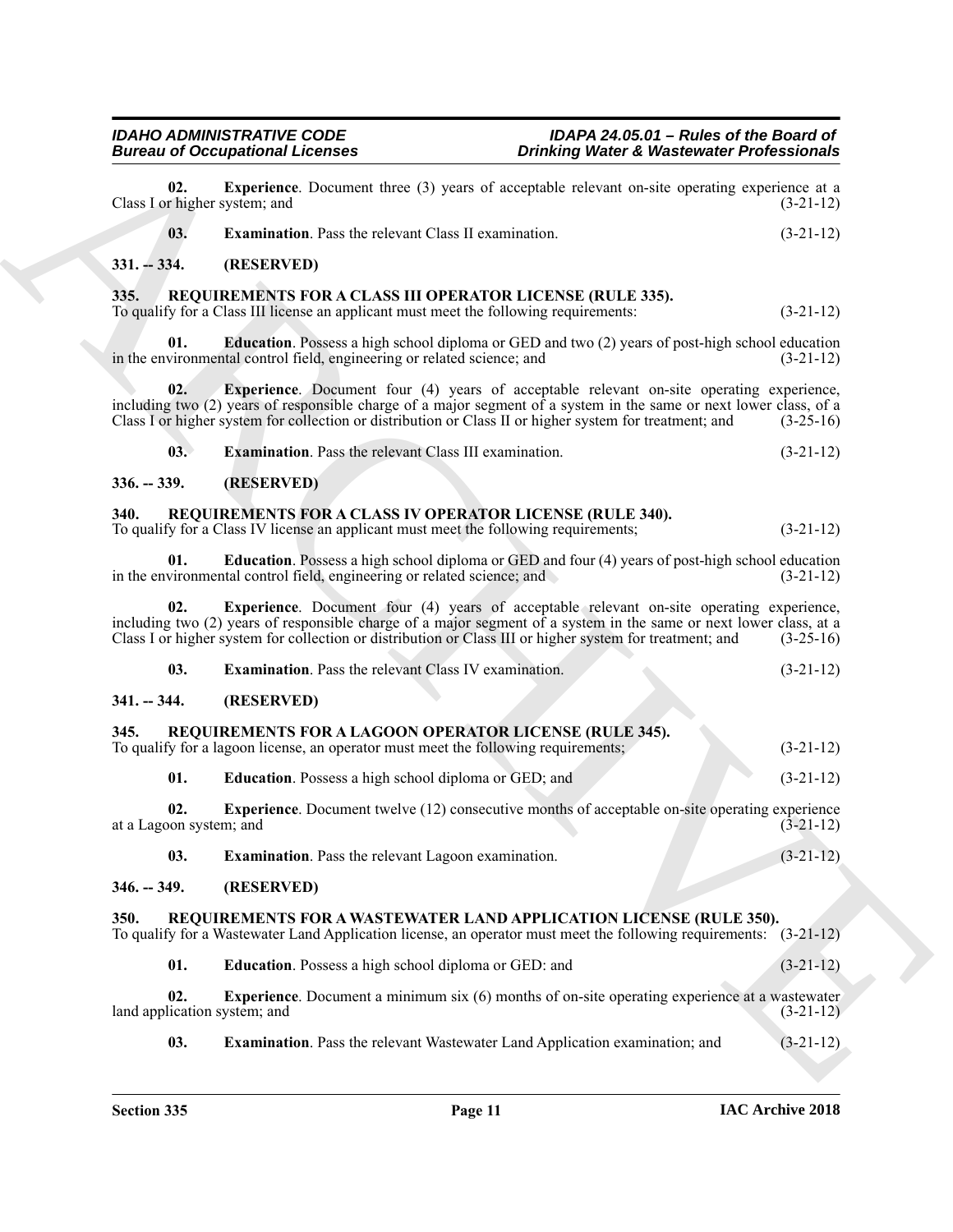#### <span id="page-11-8"></span><span id="page-11-0"></span>**351. -- 354. (RESERVED)**

#### <span id="page-11-7"></span><span id="page-11-5"></span><span id="page-11-4"></span><span id="page-11-1"></span>**355. REQUIREMENTS FOR A BACKFLOW ASSEMBLY TESTER LICENSE (RULE 355).**

#### <span id="page-11-6"></span><span id="page-11-2"></span>**356. -- 359. (RESERVED)**

#### <span id="page-11-13"></span><span id="page-11-12"></span><span id="page-11-11"></span><span id="page-11-10"></span><span id="page-11-9"></span><span id="page-11-3"></span>**360. REQUIREMENTS FOR WASTEWATER LABORATORY ANALYST LICENSE (RULE 360).**

|                                |                                                                                                                                                                                                                                                                                                                                                                  | <b>Bureau of Occupational Licenses</b>                                                                                                                                                                                                                                                                     | <b>Drinking Water &amp; Wastewater Professionals</b> |  |
|--------------------------------|------------------------------------------------------------------------------------------------------------------------------------------------------------------------------------------------------------------------------------------------------------------------------------------------------------------------------------------------------------------|------------------------------------------------------------------------------------------------------------------------------------------------------------------------------------------------------------------------------------------------------------------------------------------------------------|------------------------------------------------------|--|
|                                | 04.                                                                                                                                                                                                                                                                                                                                                              | <b>Other.</b> Possess a wastewater Class I or higher operation license. The wastewater land application<br>operator that is a responsible charge or substitute responsible charge operator must be licensed at the type and class<br>equal to or greater than the classification of the wastewater system. | $(3-21-12)$                                          |  |
| $351. - 354.$                  |                                                                                                                                                                                                                                                                                                                                                                  | (RESERVED)                                                                                                                                                                                                                                                                                                 |                                                      |  |
| 355.                           |                                                                                                                                                                                                                                                                                                                                                                  | REQUIREMENTS FOR A BACKFLOW ASSEMBLY TESTER LICENSE (RULE 355).<br>To qualify for a backflow assembly tester license, an applicant must meet the following requirements:                                                                                                                                   | $(3-21-12)$                                          |  |
|                                | 01.                                                                                                                                                                                                                                                                                                                                                              | <b>Education</b> . Possess a high school diploma or GED, and                                                                                                                                                                                                                                               | $(3-21-12)$                                          |  |
|                                | 02.<br><b>Experience</b> . Document successful completion of a Board-approved backflow assembly tester<br>training program in compliance with the Cross Connection Control Accepted Procedure and Practice Manual and<br>consisting of theory instruction, practical instruction, and a practical examination in compliance with the USC Test<br>procedures; and |                                                                                                                                                                                                                                                                                                            | $(3-21-12)$                                          |  |
|                                | 03.                                                                                                                                                                                                                                                                                                                                                              | <b>Examination.</b> Pass the relevant Backflow Assembly Tester examination.                                                                                                                                                                                                                                | $(3-21-12)$                                          |  |
| $356. - 359.$                  |                                                                                                                                                                                                                                                                                                                                                                  | (RESERVED)                                                                                                                                                                                                                                                                                                 |                                                      |  |
| <b>360.</b><br>relevant class: |                                                                                                                                                                                                                                                                                                                                                                  | REQUIREMENTS FOR WASTEWATER LABORATORY ANALYST LICENSE (RULE 360).<br>To qualify for a wastewater laboratory analyst license, an applicant must meet the following requirements for the                                                                                                                    | $(3-21-12)$                                          |  |
|                                | 01.                                                                                                                                                                                                                                                                                                                                                              | Class I.                                                                                                                                                                                                                                                                                                   | $(3-21-12)$                                          |  |
|                                | a.                                                                                                                                                                                                                                                                                                                                                               | Possess a high school diploma or GED; and                                                                                                                                                                                                                                                                  | $(3-21-12)$                                          |  |
|                                | b.                                                                                                                                                                                                                                                                                                                                                               | Document one (1) year of acceptable lab experience at a class I or higher system; and                                                                                                                                                                                                                      | $(3-21-12)$                                          |  |
|                                | c.                                                                                                                                                                                                                                                                                                                                                               | Pass the relevant class I laboratory analyst examination.                                                                                                                                                                                                                                                  | $(3-21-12)$                                          |  |
|                                | 02.                                                                                                                                                                                                                                                                                                                                                              | Class II.                                                                                                                                                                                                                                                                                                  | $(3-21-12)$                                          |  |
|                                | a.                                                                                                                                                                                                                                                                                                                                                               | Possess a high school diploma or GED; and                                                                                                                                                                                                                                                                  | $(3-21-12)$                                          |  |
|                                | b.                                                                                                                                                                                                                                                                                                                                                               | Document three (3) years of acceptable lab experience at a class I or higher system; and (3-21-12)                                                                                                                                                                                                         |                                                      |  |
|                                | c.                                                                                                                                                                                                                                                                                                                                                               | Pass the relevant class II laboratory analyst examination.                                                                                                                                                                                                                                                 | $(3-21-12)$                                          |  |
|                                | 03.                                                                                                                                                                                                                                                                                                                                                              | Class III.                                                                                                                                                                                                                                                                                                 | $(3-21-12)$                                          |  |
|                                |                                                                                                                                                                                                                                                                                                                                                                  | Possess a high school diploma or GED and two (2) years of post-high school education in the<br>environmental control field, engineering or related science; and                                                                                                                                            | $(3-21-12)$                                          |  |
|                                | b.                                                                                                                                                                                                                                                                                                                                                               | Document four (4) years of acceptable lab experience at a class II or higher system; and $(3-21-12)$                                                                                                                                                                                                       |                                                      |  |
|                                | c.                                                                                                                                                                                                                                                                                                                                                               | Pass the relevant class III laboratory analyst examination.                                                                                                                                                                                                                                                | $(3-21-12)$                                          |  |
|                                | 04.                                                                                                                                                                                                                                                                                                                                                              | Class IV.                                                                                                                                                                                                                                                                                                  | $(3-21-12)$                                          |  |
|                                | a.                                                                                                                                                                                                                                                                                                                                                               | Possess a high school diploma or GED and four (4) years of post-high school education in the<br>environmental control field, engineering or related science; and                                                                                                                                           | $(3-21-12)$                                          |  |
|                                | $\mathbf{b}$ .                                                                                                                                                                                                                                                                                                                                                   | Document four (4) years of acceptable lab experience at a class III or higher system; and (3-21-12)                                                                                                                                                                                                        |                                                      |  |
|                                |                                                                                                                                                                                                                                                                                                                                                                  |                                                                                                                                                                                                                                                                                                            |                                                      |  |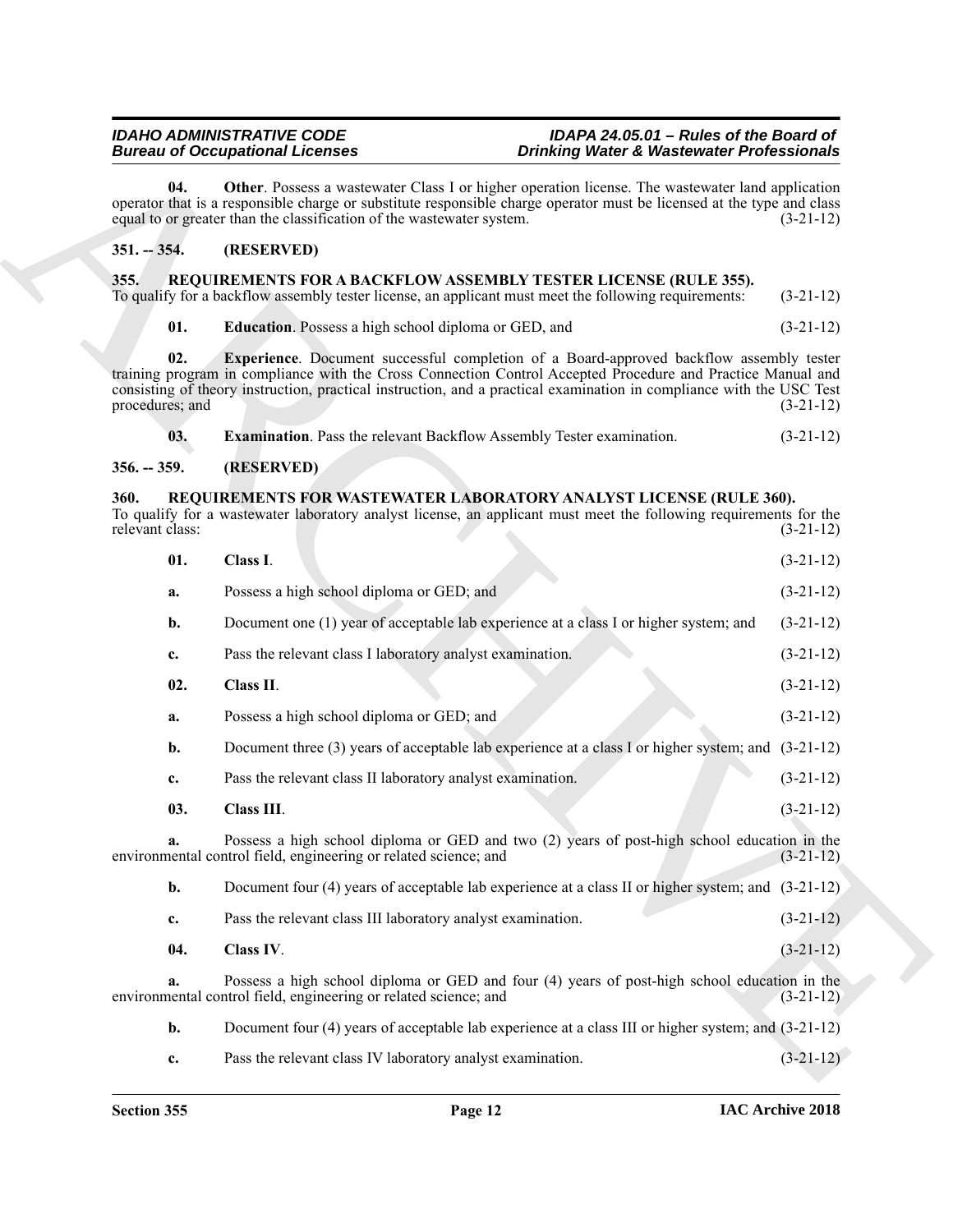<span id="page-12-0"></span>**361. -- 374. (RESERVED)**

<span id="page-12-3"></span><span id="page-12-2"></span><span id="page-12-1"></span>**375. SUBSTITUTIONS (RULE 375).**

**01. Substituting Education for Experience**. Applicants may substitute approved education for operating and responsible charge experience as specified below.

**a.** No substitution for on-site operating experience shall be permitted for licensure as a very small system operator or a Class I operator. (3-21-12)

For Classes II, III and IV, substitution shall only be allowed for the required experience when fifty percent (50%) of all stated experience (both on-site operating and responsible charge) has been met by actual on-site operating experience. (3-21-12)

**c.** For Class II, a maximum of one and one-half (1½) years of post-high school education in the environmental control field, engineering or related science may be substituted for one and one-half  $(1/2)$  years of operating experience. (3-21-12)

Bureau of Occupational Leonies<br>
34.1.-774. (IRENEUVIDA) ROULE 375.<br>
34.1.-774. (IRENEUVIDA) ROULE 375.<br>
35. SUBSTITUTIONS ROULE 375.<br>
37. SUBSTITUTIONS ROULE 375.<br>
37. SUBSTITUTIONS ROULE 375.<br>
37. SUBSTITUTIONS ROULE 375 **d.** For Class III and IV, a maximum of two (2) years of post-high school education in the environmental control field, engineering or related science may be substituted for two  $\overline{2}$ ) years of on-site operating experience; however the applicant for Class III must still have one (1) year of responsible charge experience and the applicant for Class IV must have two (2) years of responsible charge experience. (3-21-12)

**e.** Education substituted for on-site operating experience may not be also credited toward the nequirement. (3-21-12) education requirement.

**f.** One (1) year of post-high school education may be substituted for one (1) year experience up to a m of fifty percent (50%) of the required on-site operating or responsible charge experience. (3-21-12) maximum of fifty percent (50%) of the required on-site operating or responsible charge experience.

<span id="page-12-4"></span>**02. Substituting Experience for Education**. Where applicable, approved on-site operating and responsible charge experience may be substituted for education as specified below: (3-21-12)

One (1) year of on-site operating experience may be substituted for two (2) years of grade school or school with no limitation. one  $(1)$  year of high school with no limitation.

**b.** For Class III and IV, additional responsible charge experience (that exceeding the two-year class requirements) may be substituted for post-high school education on a one  $(1)$  for one  $(1)$  basis: one  $(1)$  year additional responsible charge equal one (1) year post-high school education. (3-21-12)

<span id="page-12-5"></span>**03. Substituting Experience for Experience**. Related experience may be substituted for experience up to one-half  $\left(\frac{1}{2}\right)$  of the operating experience requirement for Class II, III and IV. Experience that may be substituted includes, but is not limited to, the following: (3-21-12)

| Experience as an environmental or operations consultant:          |                        |
|-------------------------------------------------------------------|------------------------|
| Uraquianao in an anyinannagatal an anginaguing buangle of fadaugl | stoto country on loop! |

**b.** Experience in an environmental or engineering branch of federal, state, county, or local government; (3-21-12)

| Experience as a wastewater collection system operator; | $(3-21-12)$ |
|--------------------------------------------------------|-------------|
| Experience as a wastewater treatment plant operator;   | $(3-21-12)$ |

**e.** Experience as a water distribution system operator and/or manager; (3-21-12)

**f.** One (1) year of post-high school education may be substituted for one (1) year experience up to a maximum of fifty percent (50%) of the required operating or responsible charge experience.  $(3-21-12)$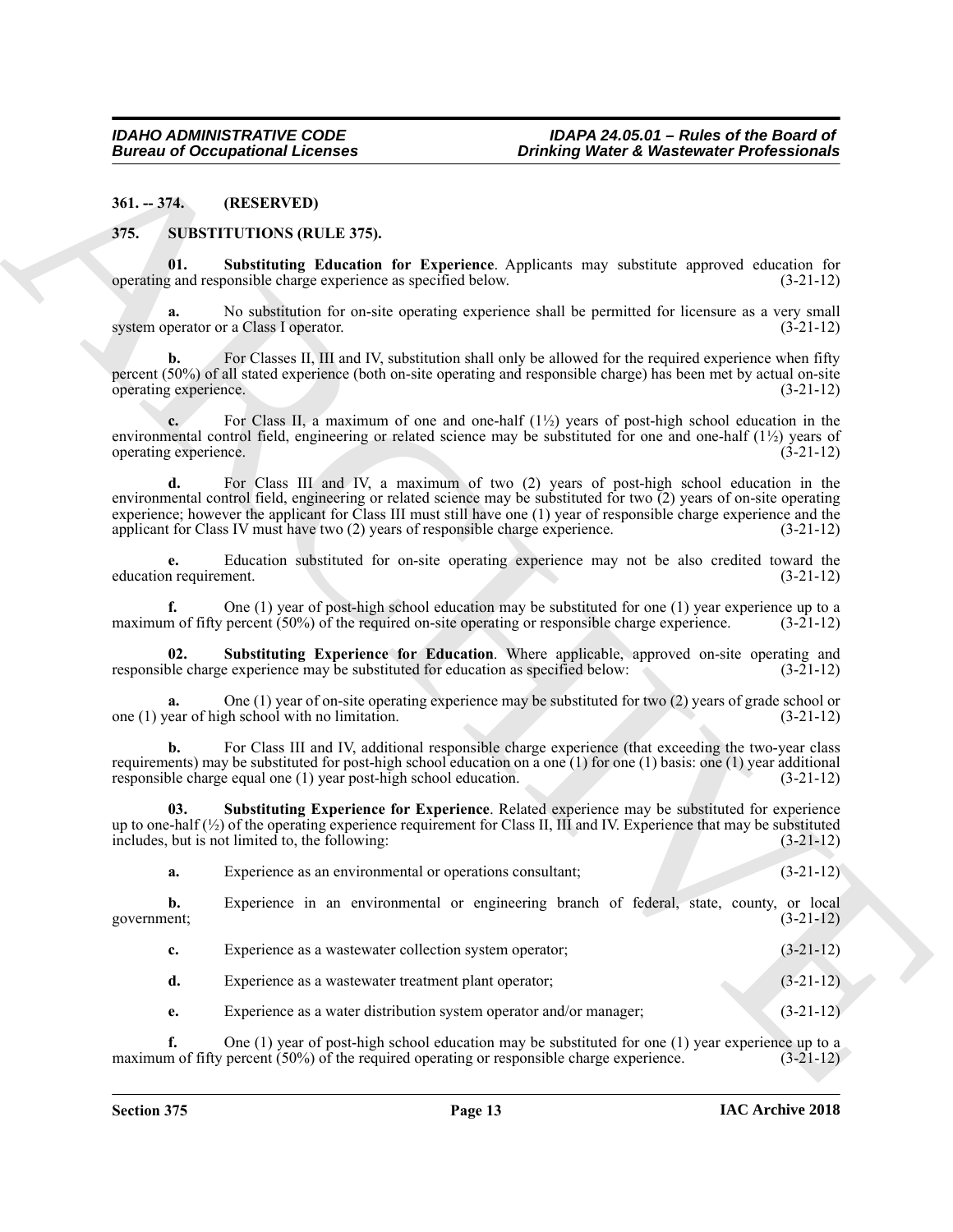**g.** Experience in waste treatment operation and maintenance. (3-21-12)

**h.** Experience as a laboratory analyst can be counted as wastewater operating experience for up to one-half (1/2) of the wastewater operating experience requirement but cannot be counted as responsible charge experience. (3-21-12)

**i.** Experience as a wastewater operator can be counted as laboratory analyst experience for up to onehalf (1/2) of the laboratory analyst experience requirement. (3-21-12)

<span id="page-13-6"></span>**04. Equivalency Policy**. Substitutions for education or experience requirements needed to meet minimum requirements for license will be evaluated upon the following equivalency policies: (3-21-12)

**a.** High School - High School diploma equals GED or equivalent as approved by the Board equals four (4) years. (3-21-12)

**b.** College - Thirty-five (35) credits equal one (1) year (limited to curricula in environmental engineering, environmental sciences, water/wastewater technology, and/or related fields as determined by the Board). (3-21-12)

**c.** Continuing Education Units (CEU) for operator training courses, seminars, related college courses, and other training activities. Ten (10) classroom hours equal one (1) CEU; forty-five (45) CEUs equal one (1) year of college. (3-21-12) college. (3-21-12)

### <span id="page-13-0"></span>**376. -- 399. (RESERVED)**

#### <span id="page-13-5"></span><span id="page-13-1"></span>**400. ENDORSEMENT (RULE 400).**

The board may waive the examination requirements and issue the appropriate license for applicants holding licenses issued by other States that have equivalent license requirements and who otherwise meet the requirements set forth in Subsections 150.02, 150.03, and 150.04. (3-24-05) (3-24-05)

#### <span id="page-13-2"></span>**401. -- 449. (RESERVED)**

#### <span id="page-13-7"></span><span id="page-13-3"></span>**450. WASTEWATER GRANDPARENT PROVISION (RULE 450).**

<span id="page-13-9"></span>The board issued grandparent licenses to wastewater operators who provided documentation satisfactory to the board of being in responsible charge of an existing public wastewater system on or before April 15, 2006. Grandparent licenses for drinking water operators and backflow assembly testers shall not be issued. (3-21-12) licenses for drinking water operators and backflow assembly testers shall not be issued.

Bureau of Occupational Licences<br>
Experience in such contrast experience and metallications of the state interesting in the state of the state of the state of the state of the state of the state of the state of the state o **01. Grandparent License**. A grandparent license shall allow the licensee to operate in responsible charge only of the specific facility identified in the original application. The license shall be site specific and nontransferable and shall not grant authority for the holder to practice at any other system in any capacity as an operator. (3-21-12)

<span id="page-13-8"></span>**02. Application Limitations**. The board must receive all applications for a grandparent license no later than April 15, 2006. The provisions for allowing the Board to issue grandfather licenses has expired. (3-21-12)

<span id="page-13-10"></span>**03. License Requirements**. A grandparent licensed wastewater operator is required to meet all other requirements including the continuing education and renewal requirements. (3-21-12)

<span id="page-13-12"></span>**04. Wastewater System Classification Limitations**. The grandparent license shall become invalid any time the classification of the wastewater system changes to a higher classification. (3-24-05)

<span id="page-13-11"></span>**05. One System Limitation**. A wastewater operator who is the wastewater operator in responsible charge of more than one  $(1)$  public wastewater system shall not be eligible for more than one  $(1)$  grandparent license.  $(3-24-05)$ 

#### <span id="page-13-4"></span>**451. -- 499. (RESERVED)**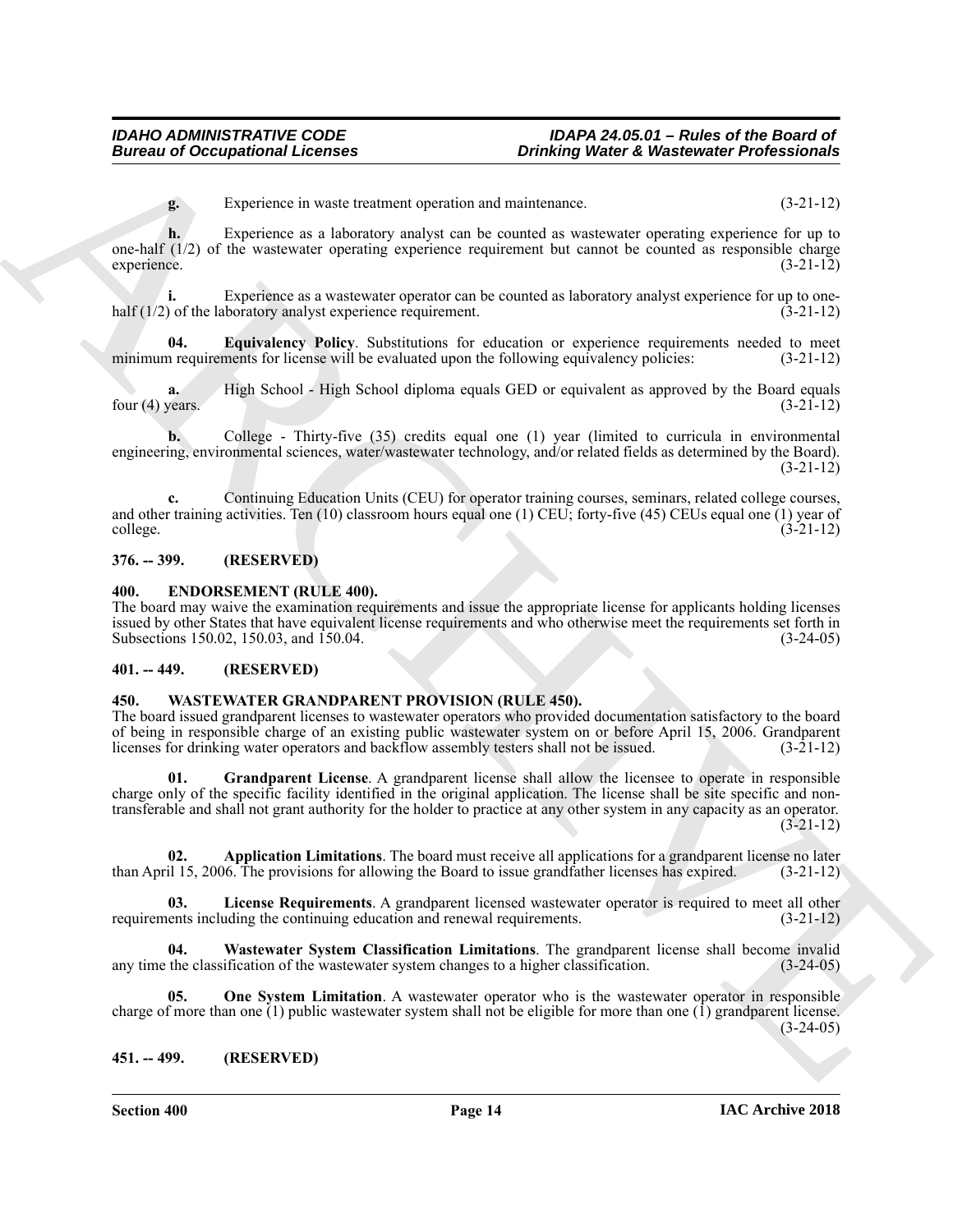#### <span id="page-14-4"></span><span id="page-14-3"></span><span id="page-14-2"></span><span id="page-14-1"></span><span id="page-14-0"></span>**500. CONTINUING EDUCATION (RULE 500).**

|                                 | <b>Bureau of Occupational Licenses</b>                                               | <b>Drinking Water &amp; Wastewater Professionals</b>                                                                                                                                                                                                                                                                                                                                                                                                                                                                                                                                                                                                                                                                                                                                                                                                                                                                                                               |             |
|---------------------------------|--------------------------------------------------------------------------------------|--------------------------------------------------------------------------------------------------------------------------------------------------------------------------------------------------------------------------------------------------------------------------------------------------------------------------------------------------------------------------------------------------------------------------------------------------------------------------------------------------------------------------------------------------------------------------------------------------------------------------------------------------------------------------------------------------------------------------------------------------------------------------------------------------------------------------------------------------------------------------------------------------------------------------------------------------------------------|-------------|
| 500.                            |                                                                                      |                                                                                                                                                                                                                                                                                                                                                                                                                                                                                                                                                                                                                                                                                                                                                                                                                                                                                                                                                                    |             |
|                                 | <b>CONTINUING EDUCATION (RULE 500).</b><br>following rules for continuing education. | In order to further protect the health, safety and welfare of Idaho's public, and to facilitate the continued competence<br>of persons licensed under the drinking water and wastewater professionals licensing act, the Board has adopted the                                                                                                                                                                                                                                                                                                                                                                                                                                                                                                                                                                                                                                                                                                                     | $(3-24-05)$ |
| 01.<br>wastewater license.      |                                                                                      | <b>Continuing Education Requirement.</b> Each licensee must successfully complete a minimum of six<br>(6) hours (0.6 CEUs) of approved continuing education annually for license renewal, except that backflow assembly<br>testers shall complete an eight (8) hour refresher course every two (2) years for license renewal. Continuing education<br>must be earned in a subject matter relevant to the field in which the license is issued. A licensee holding one (1) or<br>more drinking water license(s) shall be required to meet the annual continuing education requirement for only one<br>license. A licensee holding one (1) or more wastewater license(s) shall be required to meet the annual continuing<br>education requirement for only one license. A licensee holding both drinking water and wastewater class licenses<br>must complete a minimum of six (6) hours annually for the drinking water license plus six (6) hours annually for the | $(3-30-06)$ |
|                                 | compliance with the CE requirements.                                                 | Each licensee shall submit to the Board an annual license renewal application form, together with<br>the required fees, certifying by signed affidavit that compliance with the CE requirements have been met. The Board<br>may conduct such continuing education audits and require verification of attendance as deemed necessary to ensure                                                                                                                                                                                                                                                                                                                                                                                                                                                                                                                                                                                                                      | $(3-24-05)$ |
| b.<br>license.                  |                                                                                      | A licensee shall be considered to have satisfied their CE requirements for the first renewal of their                                                                                                                                                                                                                                                                                                                                                                                                                                                                                                                                                                                                                                                                                                                                                                                                                                                              | $(3-24-05)$ |
| c.<br>$(1)$ renewal cycle.      |                                                                                      | A water or wastewater licensee may carryover a maximum of six (6) hours of continuing education<br>to meet the next year's continuing education requirement. The same hours may not be carried forward more than one                                                                                                                                                                                                                                                                                                                                                                                                                                                                                                                                                                                                                                                                                                                                               | $(3-24-05)$ |
| d.                              | classroom hours = point six $(0.6)$ CEU.                                             | Continuing Education hours for approved operator training courses, seminars, related college<br>courses, and other training activities may be converted to Continuing Education Units (CEU) as follows: Six (6)                                                                                                                                                                                                                                                                                                                                                                                                                                                                                                                                                                                                                                                                                                                                                    | $(3-24-05)$ |
| 02.                             | Associations of Boards of Certification.                                             | Subject Material. The subject material of the continuing education requirement shall be relevant<br>to the license for which the continued education is required. "Relevant" shall be limited to material germane to the<br>operation, maintenance and administration of drinking water and wastewater systems as referenced in Chapter 24,<br>Title 54, Idaho Code, and includes those subjects identified in the "need to know" criteria published by the                                                                                                                                                                                                                                                                                                                                                                                                                                                                                                        | $(3-30-06)$ |
| 03.<br>the Board that includes: |                                                                                      | Course Approval. All course providers must submit requests for approval of continuing education<br>courses to the Board in writing no less than thirty (30) days prior to the course being offered, on a form approved by                                                                                                                                                                                                                                                                                                                                                                                                                                                                                                                                                                                                                                                                                                                                          | $(3-30-06)$ |
| a.                              | The name and qualifications of the instructor or instructors;                        |                                                                                                                                                                                                                                                                                                                                                                                                                                                                                                                                                                                                                                                                                                                                                                                                                                                                                                                                                                    | $(3-24-05)$ |
| b.                              | The date, time and location of the course;                                           |                                                                                                                                                                                                                                                                                                                                                                                                                                                                                                                                                                                                                                                                                                                                                                                                                                                                                                                                                                    | $(3-24-05)$ |
| c.                              | The specific agenda for the course;                                                  |                                                                                                                                                                                                                                                                                                                                                                                                                                                                                                                                                                                                                                                                                                                                                                                                                                                                                                                                                                    | $(3-24-05)$ |
| d.                              | The type and number of continuing education credit hours requested;                  |                                                                                                                                                                                                                                                                                                                                                                                                                                                                                                                                                                                                                                                                                                                                                                                                                                                                                                                                                                    | $(3-24-05)$ |
| e.                              | A statement of how the course is believed to be relevant as defined;                 |                                                                                                                                                                                                                                                                                                                                                                                                                                                                                                                                                                                                                                                                                                                                                                                                                                                                                                                                                                    | $(3-24-05)$ |
| f.<br>for continuing education; |                                                                                      | Any certificate of approval from a governmental agency if the course has been previously approved                                                                                                                                                                                                                                                                                                                                                                                                                                                                                                                                                                                                                                                                                                                                                                                                                                                                  | $(3-30-06)$ |
|                                 | The training materials;                                                              |                                                                                                                                                                                                                                                                                                                                                                                                                                                                                                                                                                                                                                                                                                                                                                                                                                                                                                                                                                    | $(3-24-05)$ |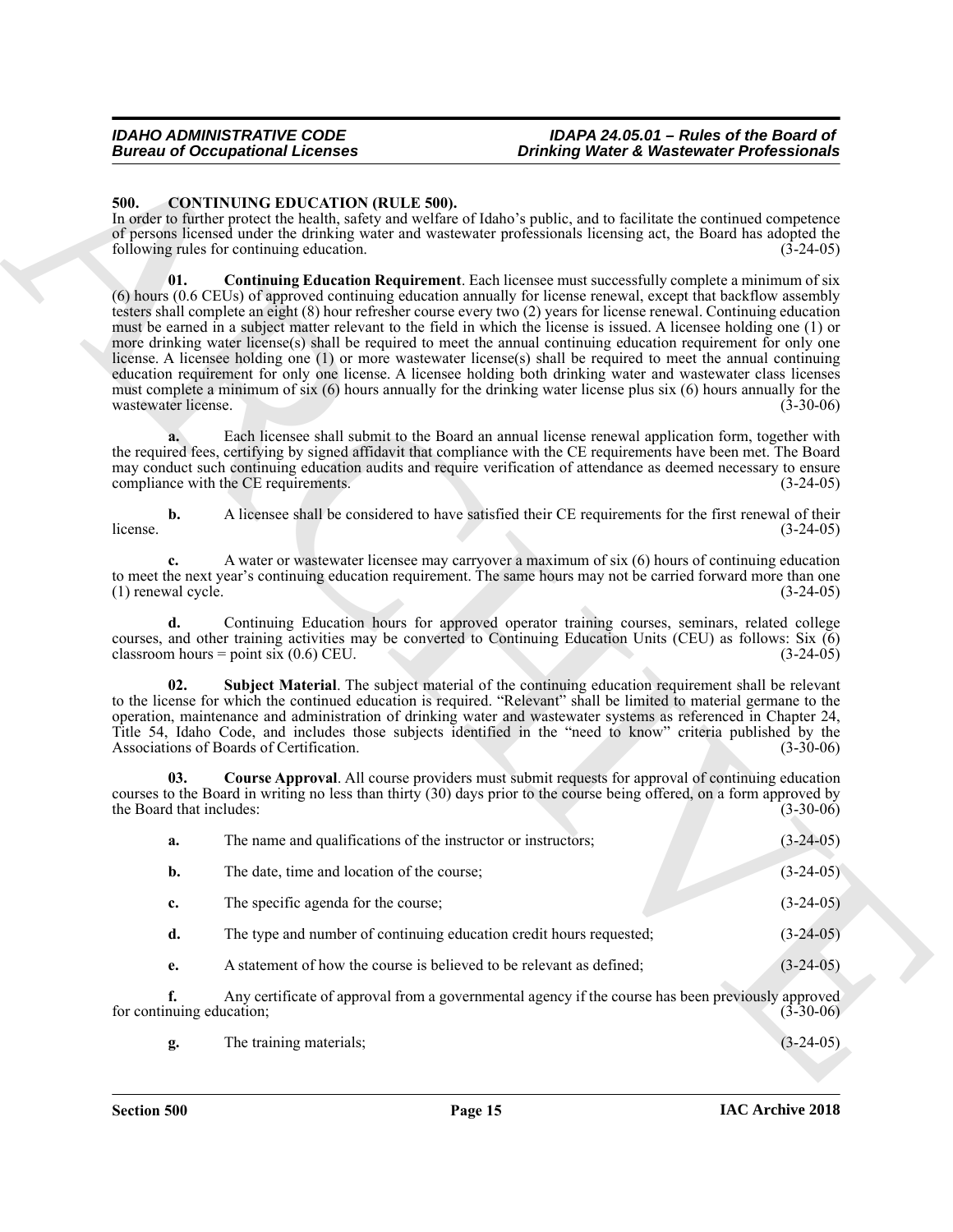<span id="page-15-2"></span>**h.** Other information as may be requested by the Board. (3-24-05)

**i.** Upon review of all information requested, the Board may either approve or deny any request for a course. Board approval of a course shall be granted for a period not to exceed two (2) years or until the course materials or instructors are changed. (3-30-06)

**04. Approved Courses**. Those continuing education courses which are relevant and approved by the states of Nevada, Oregon, Montana, Utah, Wyoming, and Washington are deemed approved by the Board. (2-26-08)

<span id="page-15-6"></span>**05. Verification of Attendance**. It shall be necessary for each licensee to maintain verification of attendance by securing authorized signatures or other documentation from the course instructors or sponsoring institution substantiating any and all hours attended by the licensee. This verification shall be maintained by the licensee and provided upon request of the Board or its agent. (3-24-05) licensee and provided upon request of the Board or its agent.

<span id="page-15-3"></span>**06. Distance Learning and Independent Study**. The Board may approve a course of study for continuing education credit that does not include the actual physical attendance of the licensee in a face-to-face setting with the course instructor. The licensee shall maintain documentation of the nature and details of the course and evidence that the licensee successfully completed the course, which shall be made available to the Board upon request.  $(3-30-06)$ 

<span id="page-15-5"></span>**07. Failure to Fulfill the Continuing Education Requirements**. The license will not be renewed for those licensees who fail to certify or otherwise provide acceptable documentation of meeting the CE requirements. Licensees who make a false attestation regarding compliance with the CE requirements shall be subject to disciplinary action by the Board. (3-24-05) (3-24-05)

<span id="page-15-4"></span>**08.** Exemptions. The Board may waive the continuing education requirement or extend the deadline up to ninety (90) days for any one or more of the following circumstances. The licensee must request the exemption and provide any information requested to assist the Board in making a determination. An exemption may be granted at the sole discretion of the Board. (3-30-06) at the sole discretion of the Board.

**a.** The licensee is a resident of another jurisdiction recognized by the Board having a continuing professional education requirement for licensure renewal and has complied with the requirements of that state or  $\frac{d}{dt}$  district. (3-24-05)

**b.** The licensee is a government employee working outside the continental United States.  $(3-24-05)$ 

**c.** The licensee documents individual hardship, including health (certified by a medical doctor) or other good cause. (3-24-05)

#### <span id="page-15-0"></span>**501. -- 599. (RESERVED)**

#### <span id="page-15-7"></span><span id="page-15-1"></span>**600. RENEWAL OR REINSTATEMENT OF LICENSE (RULE 600).**

<span id="page-15-8"></span>**01. Expiration Date**. All licenses expire and must be renewed annually on forms approved by the Board in accordance with Section 67-2614, Idaho Code. Licenses not so renewed will be cancelled in accordance with Section 67-2614, Idaho Code.

<span id="page-15-10"></span><span id="page-15-9"></span>**Reinstatement**. Any license cancelled for failure to renew may be reinstated in accordance with Section 67-2614, Idaho Code, with the exception that the applicant shall submit proof of having completed the total number of required continuing education for each year the license or certificate was cancelled. (2-26-08) number of required continuing education for each year the license or certificate was cancelled.

Bureau of Occupations of Lebens is a property of the state of Waterwaler Professionals<br>
Unit (The raction of the first of the state of the state of the state of the state of the state of the state of the state of the stat **03. Operator-in-Training License**. Applicants for the operator-in-training license shall, upon compliance with the requirements of Subsections 300.01 and 300.02, be issued a "one-time" non-renewable license for the purpose of gaining supervised experience as an operator-in-training (OIT). This license will be valid for three (3) years from the date of issue. To upgrade an OIT license to a Class I the applicant must provide documented proof to the Board of having completed one (1) year of supervised operating experience in a Class I or higher public drinking water or wastewater system, and payment of the required fees. (2-26-08)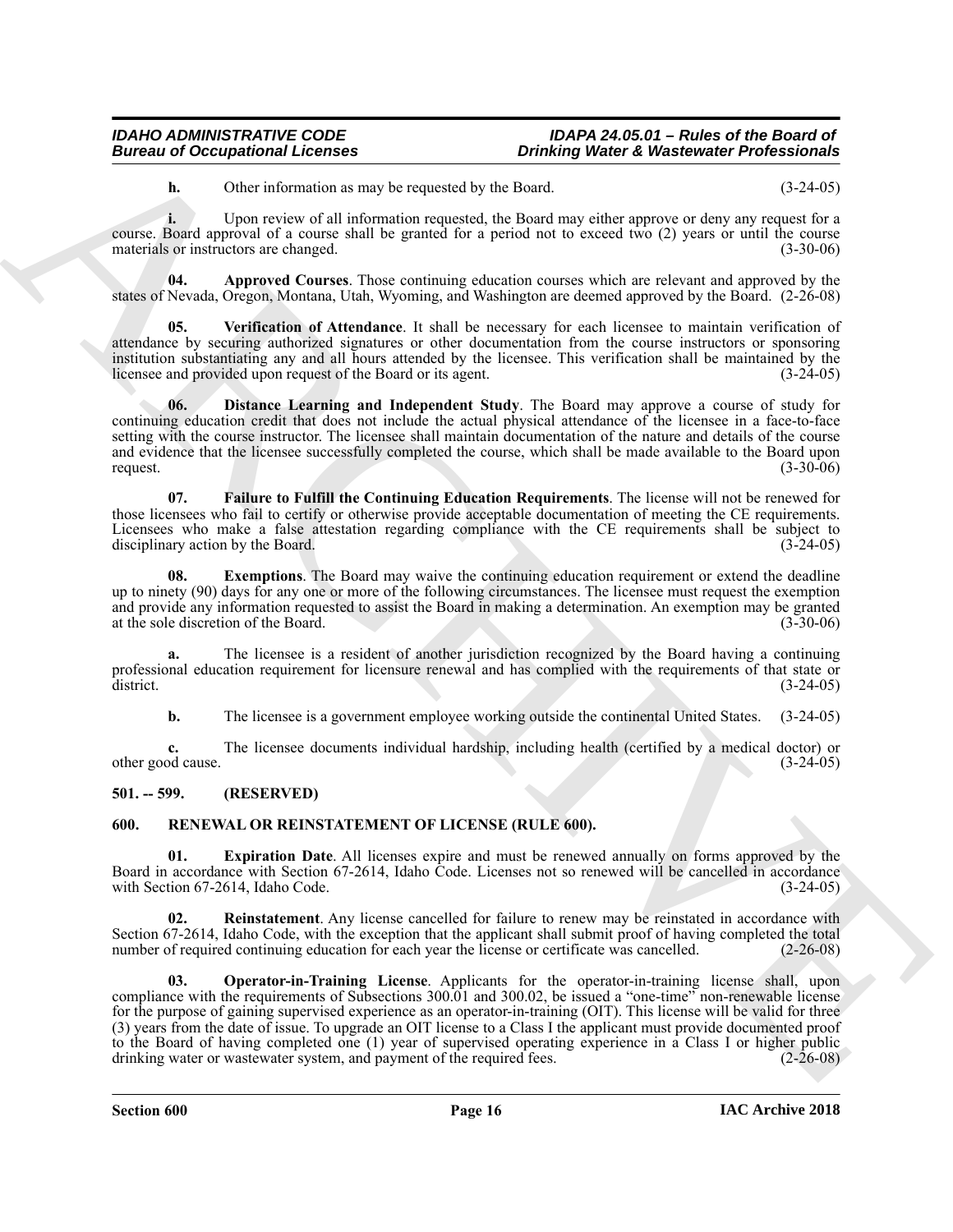<span id="page-16-12"></span>**04. Backflow Assembly Testers**. Backflow assembly testers shall complete a Board-approved eight (8) hour refresher course every two (2) years for license renewal. (3-30-06)

<span id="page-16-13"></span>**05. Wastewater Land Application License**. Wastewater land application licenses shall not be renewed unless the licensee also maintains a current wastewater treatment license. (3-30-06)

#### <span id="page-16-0"></span>**601. -- 649. (RESERVED)**

<span id="page-16-8"></span><span id="page-16-1"></span>**650. BACKFLOW ASSEMBLY TESTER CODE OF ETHICS AND STANDARDS OF CONDUCT (RULE 650).**

All backflow assembly tester licensees shall comply with the Idaho Backflow Assembly Tester Code of Ethics and Standards of Conduct as approved by the Board and attached to these rules as Appendix A. (3-25-16) Standards of Conduct as approved by the Board and attached to these rules as Appendix A.

#### <span id="page-16-2"></span>**651. -- 699. (RESERVED)**

#### <span id="page-16-9"></span><span id="page-16-3"></span>**700. DISCIPLINE (RULE 700).**

<span id="page-16-10"></span>**01. Civil Fine**. The Board may impose a civil fine not to exceed one thousand dollars (\$1,000) upon a licensee for each violation of Chapter 24, Title 54, Idaho Code.

<span id="page-16-11"></span>**02.** Costs and Fees. The Board may order a licensee to pay the costs and fees incurred by the Board in tigation or prosecution of the licensee for violation of Chapter 24, Title 54, Idaho Code. (3-24-05) the investigation or prosecution of the licensee for violation of Chapter  $24$ , Title 54, Idaho Code.

#### <span id="page-16-4"></span>**701. -- 799. (RESERVED)**

#### <span id="page-16-14"></span><span id="page-16-5"></span>**800. STAKEHOLDER INVOLVEMENT (RULE 800).**

Ongoing drinking water stakeholder involvement shall be provided through the existing DEQ drinking water advisory committee. (3-24-05)

#### <span id="page-16-6"></span>**801. -- 999. (RESERVED)**

#### <span id="page-16-7"></span>**APPENDIX A**

#### **IDAHO BACKFLOW ASSEMBLY TESTER CODE OF ETHICS AND STANDARDS OF CONDUCT**

Bureau of Occupations Informations 10 Dentifications 2016 (and the state of Maximization Professionals<br>
(b) satisfy the contract Land Application License wereld)<br>
(b) satisfy the contract Land Application License are the The purpose of this rule is to protect public health by setting minimum requirements and standards for licensed Backflow Assembly Testers in Idaho who inspect and field test backflow assemblies, backflow prevention devices and air gaps that protect public water systems.

**1. Code of Ethics** -- A licensed Backflow Assembly Tester shall:

**a.** At all times, act in accordance with his/her primary obligation to perform his/her duties with due care and diligence to protect the safety, health and welfare of the public;

**b.** Comply with the laws and rules governing Backflow Assembly Testers and all applicable state and federal laws and regulations relating to backflow assembly testing;

**c.** Perform only those duties consistent with and appropriate to his/her experience, training. skills, abilities, and licensure; and

**d.** Be objective and truthful in all professional reports, statements, or testimony and include all relevant and pertinent information in such reports, statements or testimony.

#### **2. Definitions:**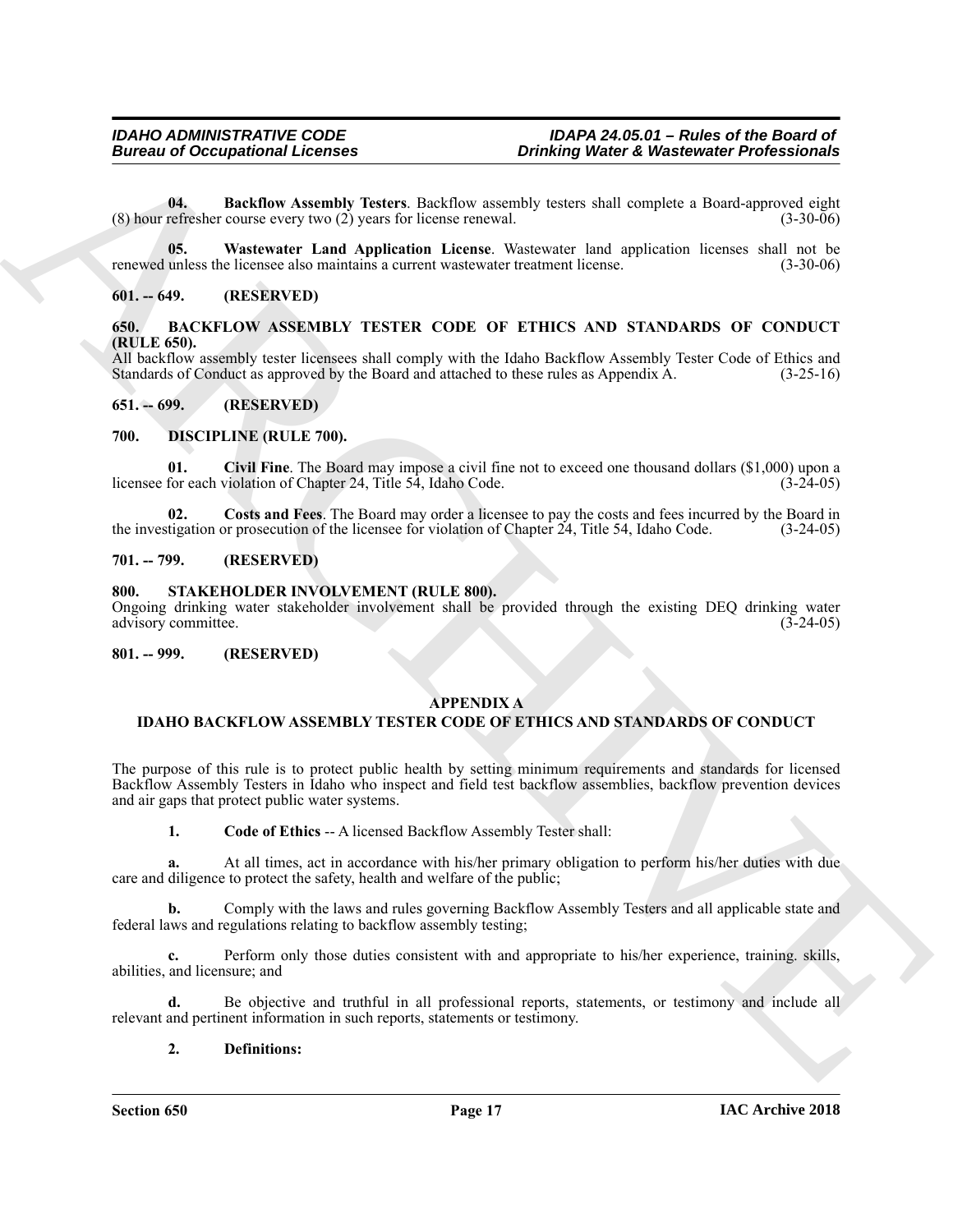Backflow Prevention Assembly: an approved assembly such as a Double Check Valve Assembly (DCVA), a Pressure Vacuum Breaker Assembly (PVBA), a Reduced Pressure Backflow Assembly (RPBA), or a Spill-Resistant Pressure Vacuum Breaker Assembly (SVBA) used for the protection of the public water supply according to the provisions of IDAPA 58.01.08, "Idaho Rules for Public Drinking Water Systems," as administered by DEQ.

**b.** Backflow Prevention Device: an approved device such as an Atmospheric Vacuum Breaker (AVB), which does not contain valves or test ports, or a method, such as an air gap, that is utilized to prevent cross connections to a public water supply.

**c.** Calibration/Verification: the annual verification, calibration, or both of a backflow assembly field test kit by an instrument calibration laboratory/facility or by a person qualified to verify and calibrate a field test kit such as a manufacturer, dealer licensed to calibrate or verify field test kits, or calibration technician.

**d.** Customer: means the owner of the property or his/her authorized or appointed agent.

**e.** Field Test Kit: an instrument, either mechanical or electronic in design, and all related fittings, tools, equipment and appurtenances necessary to perform field verification tests on backflow prevention assemblies.

#### **3. Standards of Conduct**

**a.** Principle 1 -- A Backflow Assembly Tester shall act only within the scope of practice as set forth in the Board's laws and rules. A Backflow Assembly Tester must use due care and diligence in performing his/her duties.

**b.** Principle 2 -- When conducting inspections and field tests of backflow prevention assemblies, a Backflow Assembly Tester must use test procedures that comply with standard field test procedures.

**c.** Principle 3 -- The Backflow Assembly Tester shall observe or inspect existing installations of backflow prevention assemblies to identify whether the assembly is properly installed and whether, in the opinion of the Backflow Assembly Tester, the assembly is adequate and appropriate for the degree of hazard posed to the Public Water System having jurisdiction over the assembly.

A Backflow Assembly Tester must report improperly installed assemblies to the customer and the Public Water System having jurisdiction over the backflow prevention assembly and also must note the discrepancy on the test report and submit the test report to the customer and the Public Water System having jurisdiction over the backflow prevention assembly.

A Backflow Assembly Tester must note discrepancies regarding inadequate or inappropriate backflow prevention assemblies on the test report and submit the test report to the customer and the Public Water System having jurisdiction over the backflow prevention assembly.

Bureau of Occupation of Leonors Anatolis, and providing interest Works. Where the Valent Control is the same of the same of the same of the same of the same of the same of the same of the same of the same of the same of t **d.** Principle 4 -- A Backflow Assembly Tester shall use a properly working and calibrated field test kit that meets the requirements of the Pacific Northwest Section of the American Water Works Association Cross Connection Control Manual, Seventh Edition, November 2012. When requested by a Public Water System, a Backflow Assembly Tester shall submit the most recent calibration report that verifies the accuracy of the field kit. When requested by a Public Water System, a Backflow Assembly Tester shall submit proof of current licensure in Idaho as a Backflow Assembly Tester.

**e.** Principle 5 -- The Backflow Assembly Tester must competently use a field test kit, all tools, and other equipment and appurtenances necessary to inspect and field test backflow prevention assemblies, inspect air gaps and backflow prevention devices.

**f.** Principle 6 -- When a backflow prevention assembly passes a field test, the Backflow Assembly Tester shall submit within fifteen (15) business days of performing the field test a passing test report to the customer and the Public Water System having jurisdiction over the backflow prevention assembly.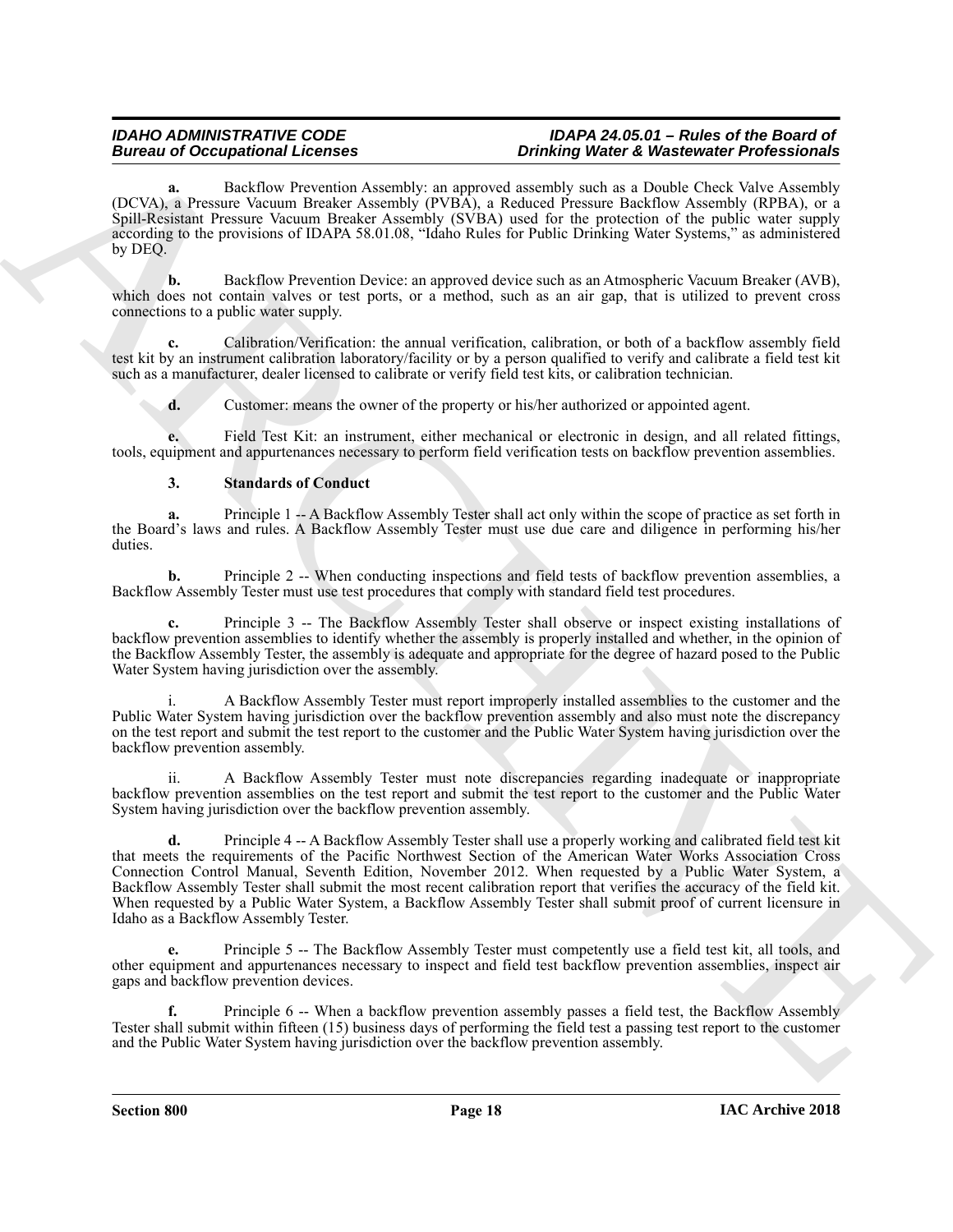**g.** Principle 7 -- When a backflow prevention assembly is defective or fails to pass the field test, the g. Principle 7 -- When a backflow prevention assembly is defective or fails to pass the field test, the Backflow Assembly Tester shall submit immediately, if possible, but no later than within two (2) business days, a failing field test report to the customer and the Public Water System having jurisdiction over the backflow prevention assembly.

Buries is a decomposition of the state of the state of the state of Waterwale Professionals<br>
Philip Collision and the state of the state of the state of the state of the state of the state of the state of the state of the **h.** Principle 8 -- The Backflow Assembly Tester shall complete a test report for each backflow prevention assembly for which the Backflow Assembly Tester conducts a field test. A test report must be legible and contain all relevant and pertinent information pertaining to the field test including, at a minimum, the make, model, size, serial number, orientation, and test results for each test conducted.

i. A Backflow Assembly Tester shall record data and sign test reports only for backflow prevention assemblies for which the Backflow Assembly Tester has personally conducted the field test.

ii. A Backflow Assembly Tester shall not falsify the results of a backflow prevention assembly field test or inspection.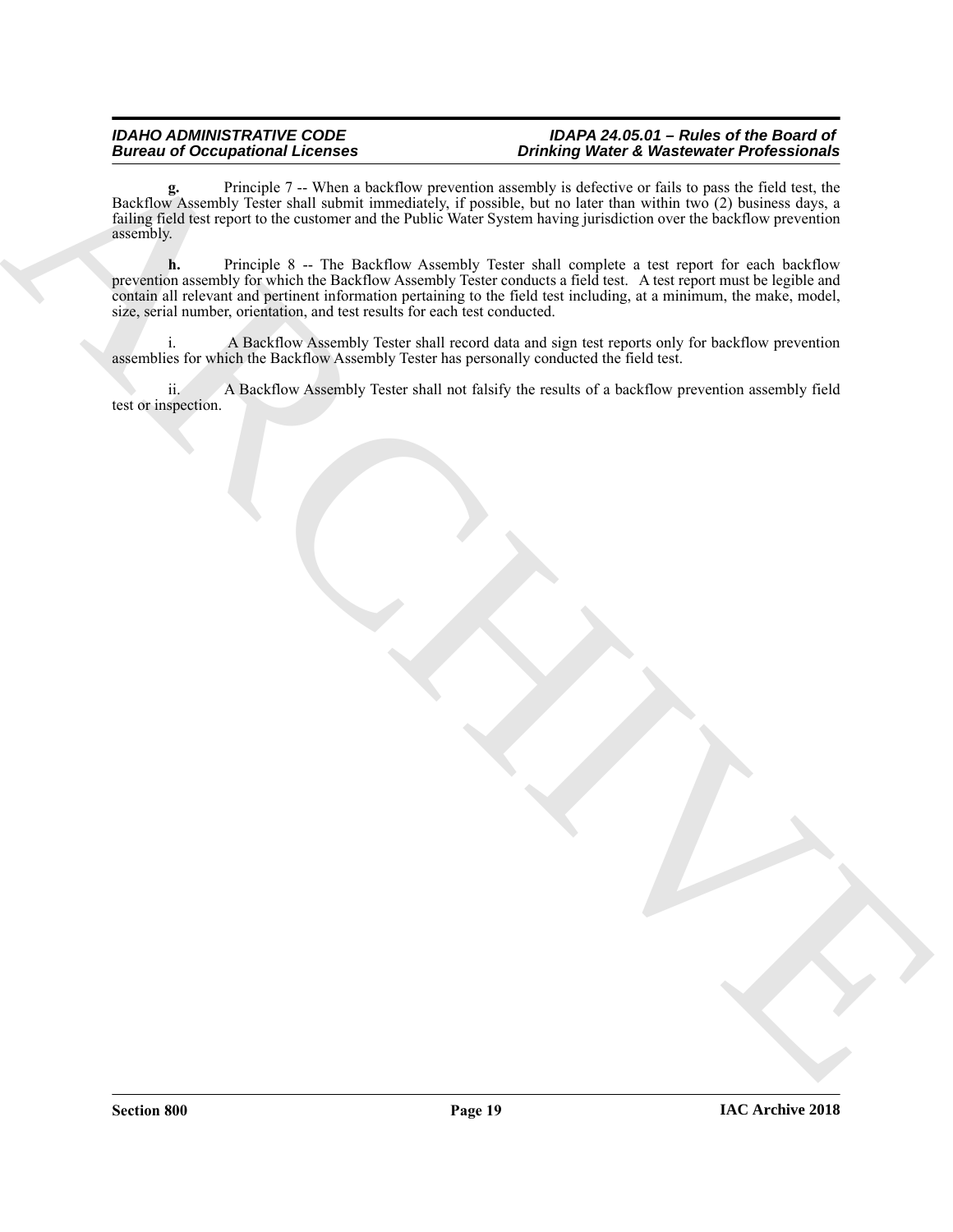# *Subject Index*

**A**

Address Of Idaho Board Of Drinking Water & Wastewater Professionals 3 Administrative Appeals 3 Appendix A, Idaho Backflow Assembly Tester Code Of Ethics & Standards Of Conduct 17 Application 5 Application Deadline 6 Application Required 6 Lack of Activity 6 Licensure by Endorsement 6 Licensure by Examination 5

#### **B**

Backflow Assembly Tester Code Of Ethics & Standards Of Conduct 17

**C**

Continuing Education 15 Approved Courses 16 Continuing Education Requirement 15 Course Approval 15 Distance Learning & Independent Study 16 Exemptions 16 Failure to Fulfill the Continuing Education Requirements 16 Subject Material 15 Verification of Attendance 16

#### **D**

Definitions, IDAPA 24.05.01 3 Board 3 Bureau 3 Class I Restricted License 3 DEO<sub>3</sub> Direct Supervision 3 Endorsement 4 EPA 4 Experience 4 On-Site Operating Experience 4 Operating Personnel 4 Person<sub>4</sub> Public Drinking Water System or Public Water System 4 Public Wastewater System or Wastewater System 4 Responsible Charge (RC) 4 Responsible Charge Operator 4 State 4 Substitute or Back-Up Responsible Charge Operator 4 Very Small Public Drinking Water System 4 Very Small Wastewater

System 5 Discipline 17 Civil Fine 17 Costs & Fees 17

### **E**

Endorsement 14

### **F**

Fees For Examination & Licensure 7 Annual Renewal Fee 8 Application Fee 8 Endorsement Fee 8 Examination Fee 8 Original License Fee 8 Refund of Fees 8 Reinstatement Fees 8

#### **G**

General Requirements For License 8 Education Requirements 9 Examination Requirement 8 Experience Requirement 9

## **I**

Incorporation By Reference 3 **L** Legal Authority 3 License Required - Scope Of Practice 8 Backflow Assembly Tester 8 Drinking Water Operator Scope 8 Operator-in-Training 8 Wastewater Operator Scope 8 License Types & Classifications 6 Backflow Assembly Tester 7 Drinking Water Distribution Operator 6 Drinking Water Treatment Operator 6 Drinking Water Very Small System Operator 7 Wastewater Collection Operator 7 Wastewater Laboratory Analyst 7 Wastewater Treatment Operator 7 Wastewater Very Small System Operator 7 **O**

Organization 5 Meetings 5 Organization of the Board 5

**P** Public Records

### **R**

[A](#page-2-10)dison Observation (Figure 1)<br>
Application (Figure 1) ( $\frac{1}{2}$  ( $\frac{1}{2}$  ( $\frac{1}{2}$  ( $\frac{1}{2}$  ( $\frac{1}{2}$  ( $\frac{1}{2}$  ( $\frac{1}{2}$  ( $\frac{1}{2}$  ( $\frac{1}{2}$  ( $\frac{1}{2}$  ( $\frac{1}{2}$  ( $\frac{1}{2}$  ( $\frac{1}{2}$  ( $\frac{1}{2}$  ( $\frac{1}{2}$  (Renewal Or Reinstatement Of License 16 Backflow Assembly Testers 17 Expiration Date 16 Operator-in-Training License 16 Reinstatement 16 Wastewater Land Application License 17 Requirements For A Backflow Assembly Tester License 12 Education 12 Examination 12 Experience 12 Requirements For A Class I Operator License 10 Education 10 Examination 10 Experience 10 Operator-In-Training License Upgrade 10 Requirements For A Class II Operator License 10 Education 10 Examination 11 Experience 11 Requirements For A Class III Operator License 11 Education 11 Examination 11 Experience 11 Requirements For A Class IV Operator License 11 Education 11 Examination 11 Experience 11 Requirements For A Lagoon Operator License 11 Education 11 Examination 11 Experience 11 Requirements For A Very Small Wastewater System License 9 Education<sub>9</sub> Examination 10 Experience 9 Requirements For A Very Small Water System License 9 Education 9 Examination 9 Experience 9 Requirements For A Wastewater Land Application License 11 Education 11